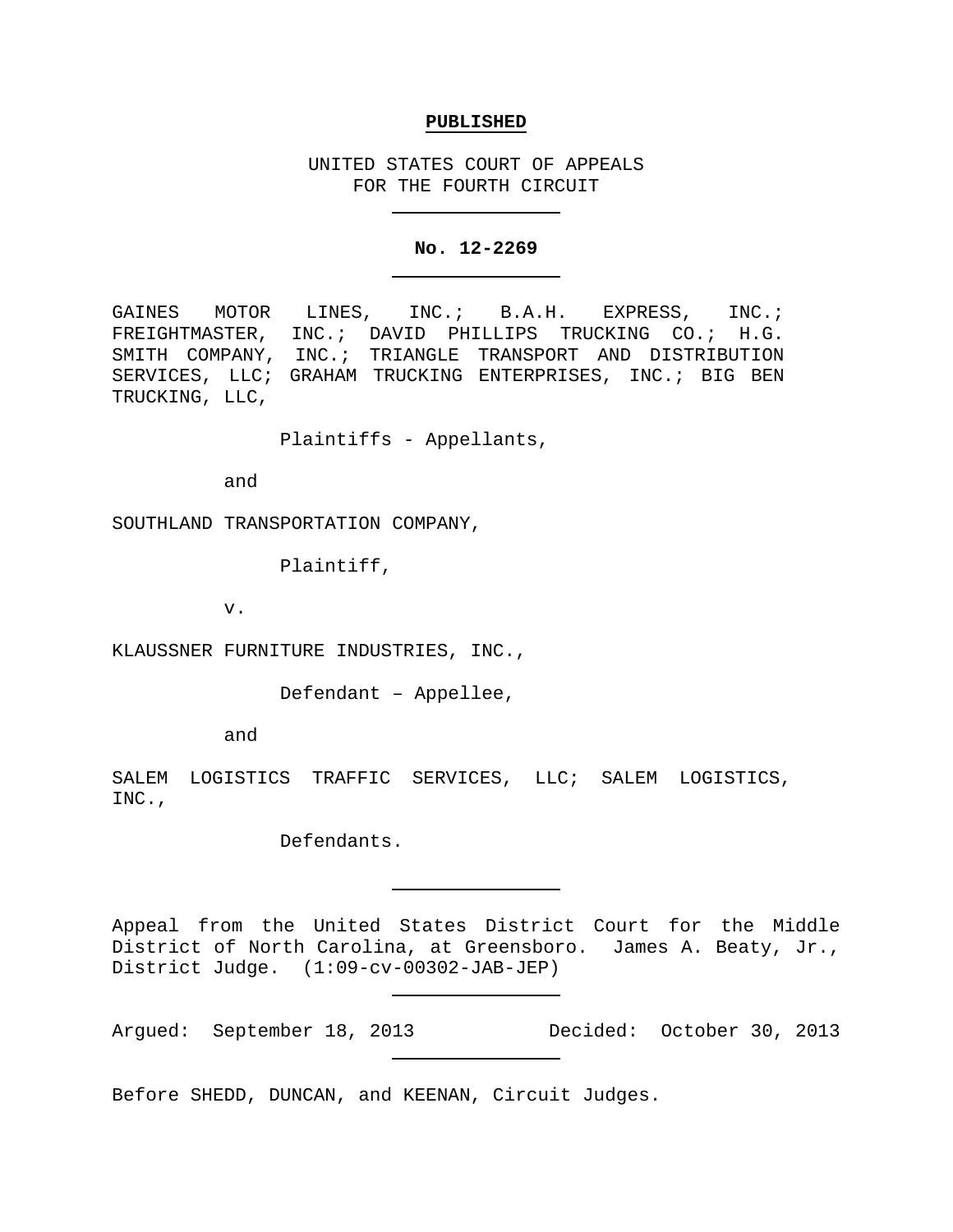Vacated and remanded with instructions by published opinion. Judge Duncan wrote the opinion, in which Judge Shedd and Judge Keenan joined.

**ARGUED:** Robert D. Moseley, Jr., SMITH MOORE LEATHERWOOD LLP, Greenville, South Carolina, for Appellants. James Aaron Dean, WOMBLE CARLYLE SANDRIDGE & RICE, PLLC, Winston-Salem, North Carolina, for Appellee. **ON BRIEF:** C. Fredric Marcinak III, SMITH MOORE LEATHERWOOD LLP, Greenville, South Carolina, Jon Berkelhammer, SMITH MOORE LEATHERWOOD LLP, Greensboro, North Carolina, for Appellants. Michael Montecalvo, WOMBLE CARLYLE SANDRIDGE & RICE, PLLC, Winston-Salem, North Carolina, for Appellee.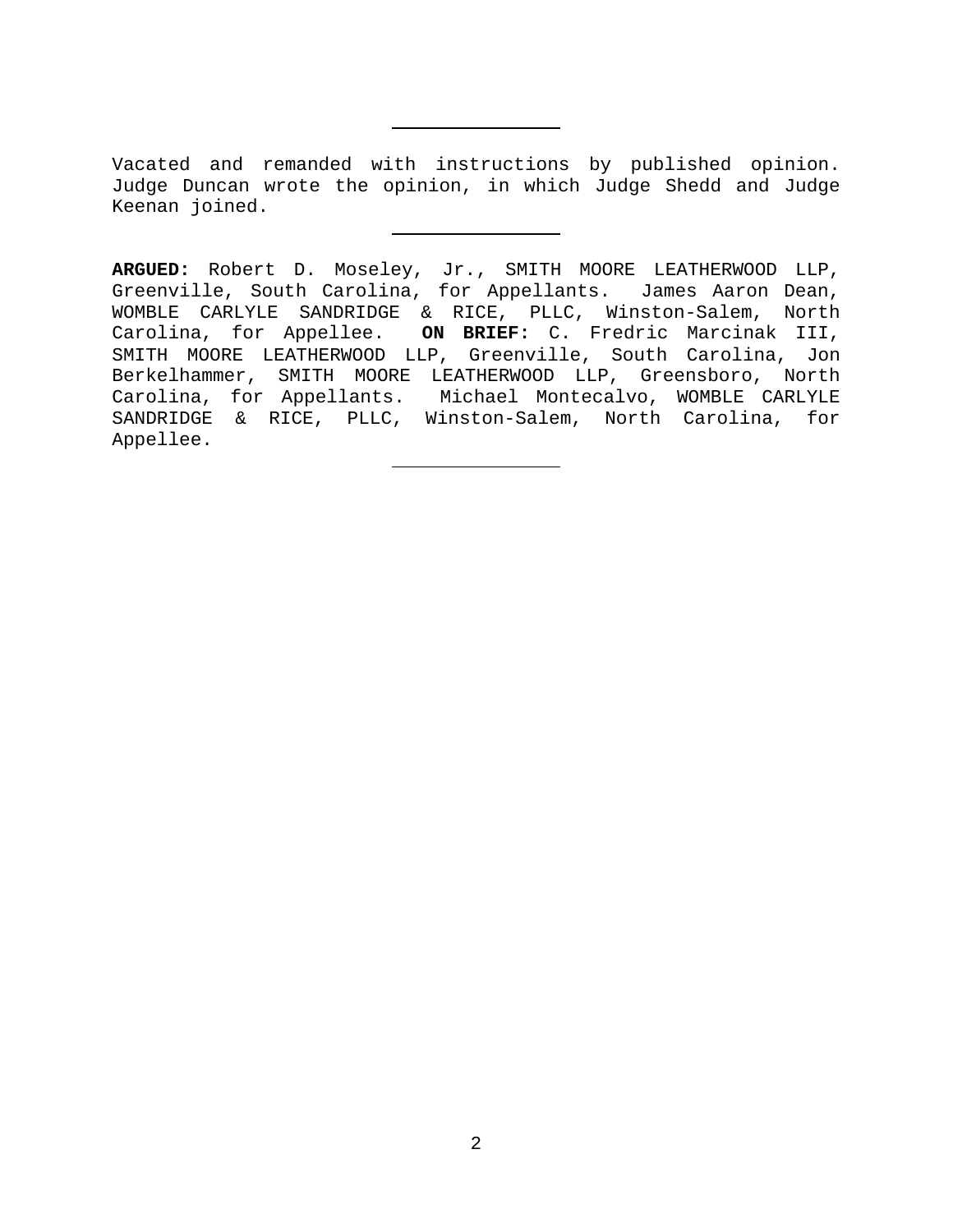DUNCAN, Circuit Judge:

In this appeal, we address a question of first impression in this circuit: whether, absent a federal tariff, federal courts have subject matter jurisdiction over a motor carrier's breach of contract claim against a shipper for unpaid freight charges. For the reasons that follow, we find that the district court lacked jurisdiction to adjudicate this dispute, and we lack jurisdiction over this appeal. Accordingly, we vacate the district court's opinion and remand with instructions to dismiss.

### I.

### A.

Appellants are federally licensed motor carriers ("Motor Carriers") who transport goods in interstate commerce. Appellee, Klaussner Furniture Industries, Inc. ("Klaussner"), is a furniture company headquartered in Asheboro, North Carolina. The parties, with the exception of Appellant Graham Trucking Enterprises, Inc., are incorporated under North Carolina law.

Prior to the summer of 2007, Klaussner contracted directly with the Motor Carriers to deliver its furniture to corporate customers, including furniture retailers and renters, both in and outside of North Carolina. The Motor Carriers would submit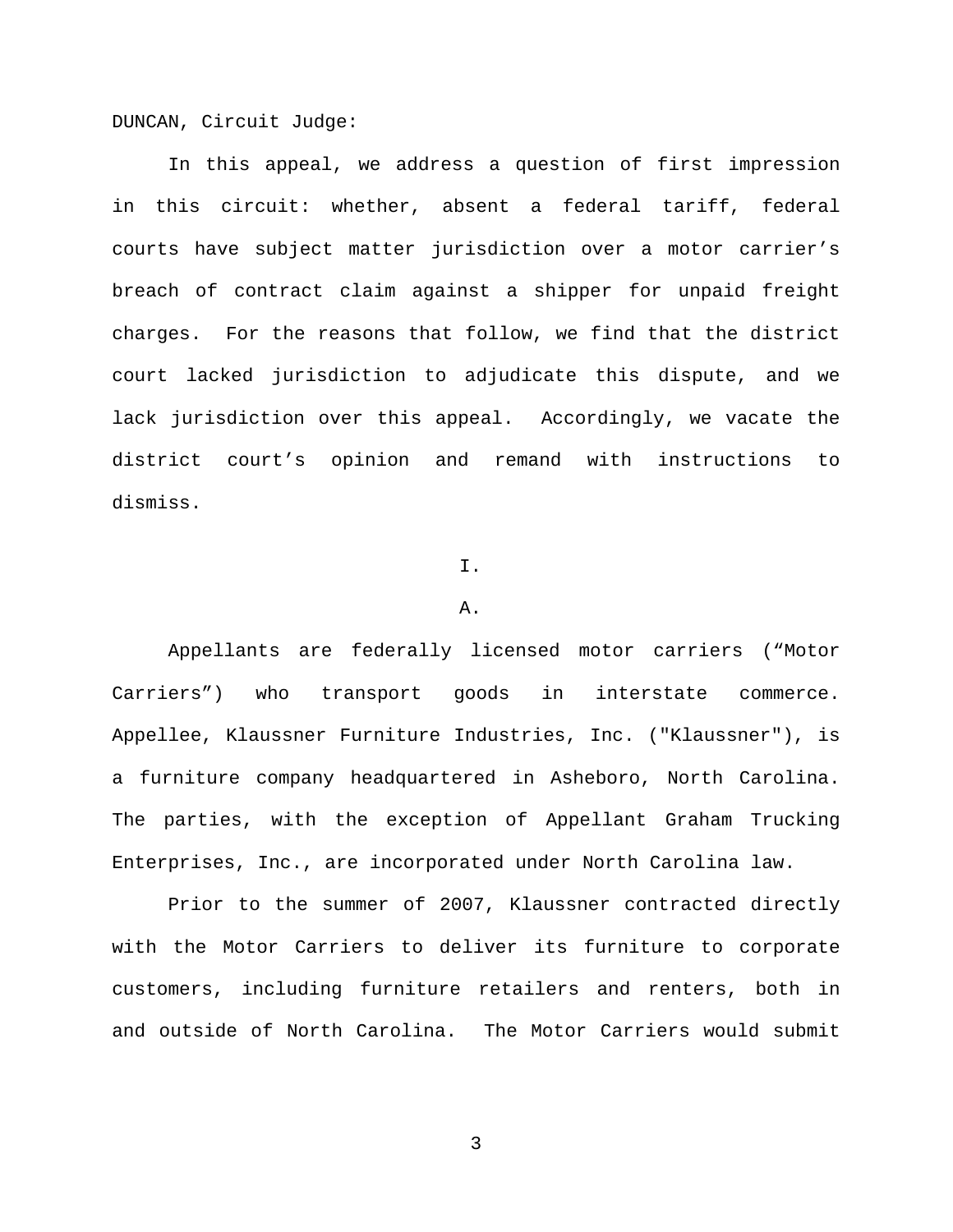quoted rates directly to Klaussner who would then pick amongst the bids for each shipment.

Then, in August 2007, Klaussner contracted with a thirdparty broker, Salem Logistics Traffic Services, LLC ("Salem"), to coordinate all shipping logistics. Salem charged Klaussner a uniform rate that was generally higher than the Motor Carriers' individual bids. In return, Salem promised to reduce costs and improve customer service by coordinating stops to multiple Klaussner customers for each scheduled shipment. Salem was expected to deduct its commission, and then pay the motor carriers.

Doyle Vaughn, a Klaussner employee, personally notified the Motor Carriers that they would begin working directly with Salem. Shortly thereafter, Salem hired Vaughn, who continued to work from the same desk at Klaussner. Vaughn notified the Motor Carriers of his change in employment.

The Motor Carriers also received a series of documents, several of which bore both Klaussner's and Salem's logos, explaining Salem's new role. Salem's Vice President of Logistics, Ralph Raymond, sent a letter explaining that Salem would manage all "freight payment responsibilities." J.A. 454. The Motor Carriers were sent a Fuel Surcharge Addendum, a Mutual Non-Disclosure Agreement, and instructions from Salem on submitting quotes. Finally, Klaussner's Vice President of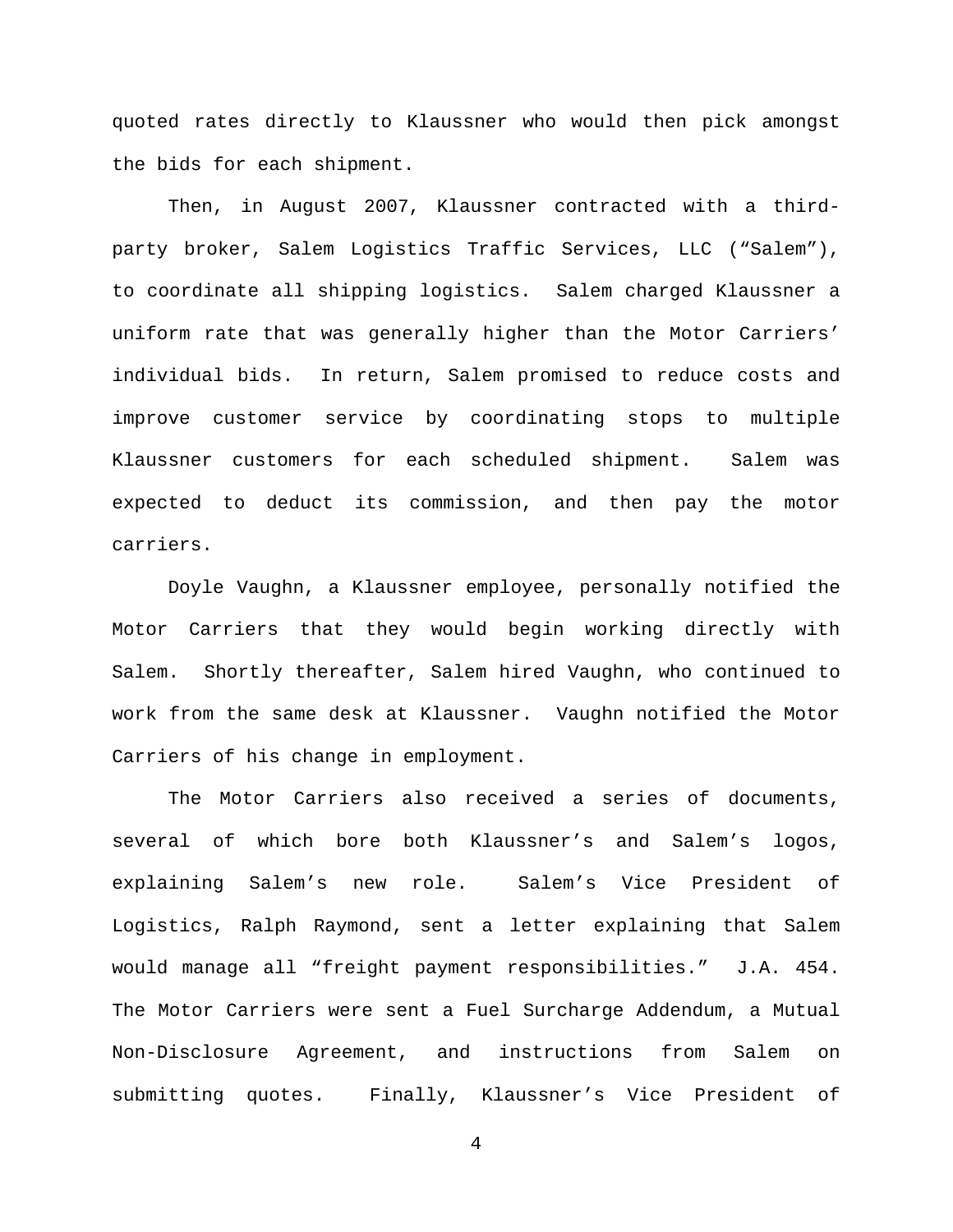Supply Chain, Chuck Miller, sent instructions to submit freight bills "designated as third party payment" to "Klaussner Furniture c/o Salem Logistics Inc." and then listed Salem's address. J.A. 461.

Each furniture delivery the Motor Carriers undertook required three documents: a Confirmation of Contract Carrier Verbal Rate Agreement ("Agreement"); a Carrier Pickup and Delivery Schedule ("Schedule"); and a bill of lading. The Agreement memorialized the rate agreed upon by Salem and the chosen motor carrier, and included the total freight charge for the load. A freight charge includes the agreed upon rate and standardized fees, such as a fuel charge. The Agreement was signed by the motor carrier and does not mention Klaussner. The Schedule listed the pick-up location as "Klaussner Furniture" and the destination address. Salem's address is listed under the "Bill-To & Contact Information" section.

The bills of lading executed by Klaussner and the Motor Carriers contained standardized provisions generally used in the trucking industry. Each bill of lading listed a motor carrier, a consignor, and a consignee. The party shipping the goods is the consignor. The party who recieves the goods is the consignee. Here, Klaussner was the consignor, and Klaussner's customer was the consignee. The bills of lading contained the statement: "freight charges are prepaid unless marked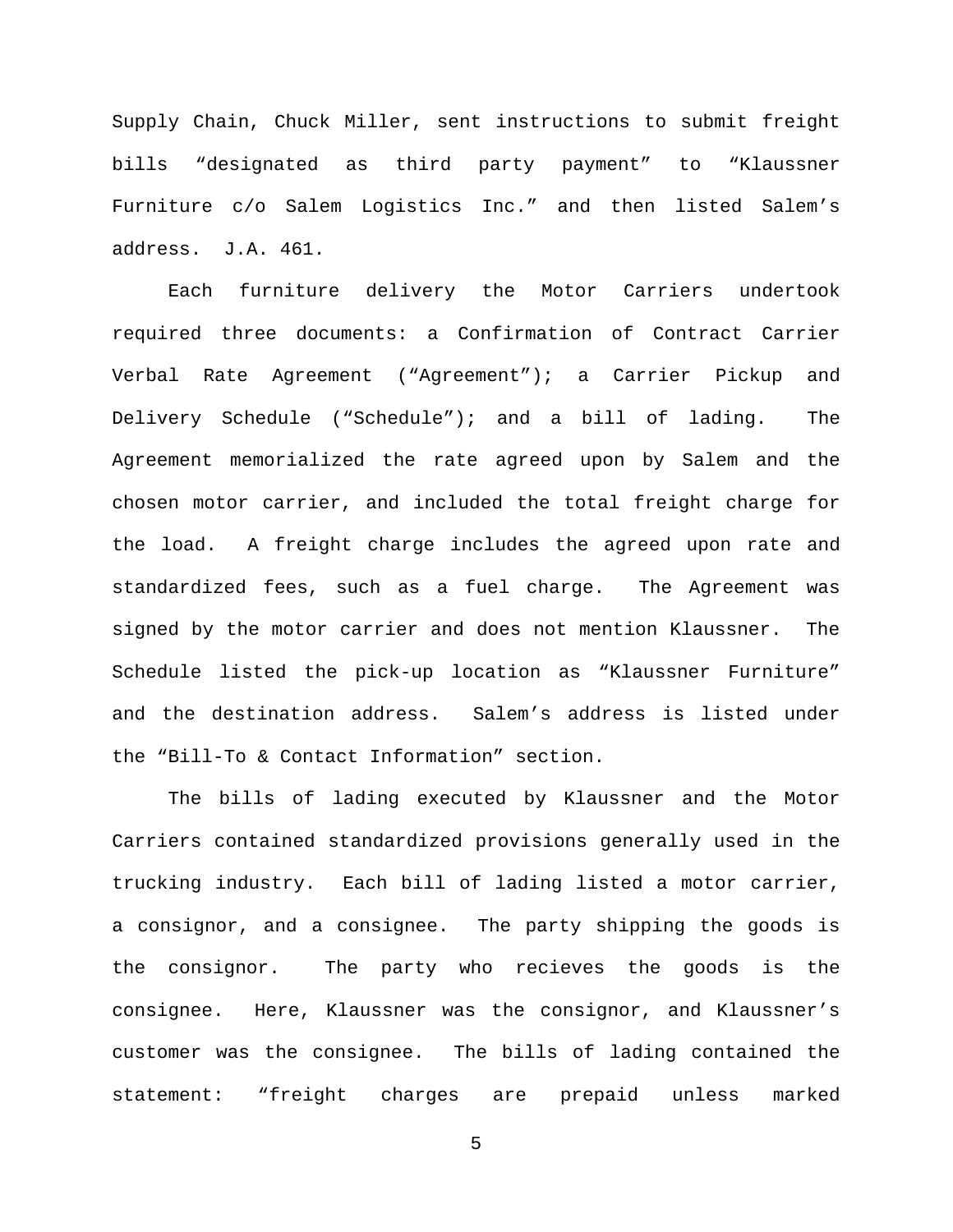otherwise," and three options: "Prepaid," "Collect," and "3rd Party."<sup>[1](#page-5-0)</sup> Most of the relevant bills of lading were marked "Prepaid."

The bills of lading contained an executed non-recourse provision that stated:

SUBJECT TO SECTION 7 OF CONDITIONS, IF THIS SHIPMENT IS TO BE DELIVERED TO THE CONSIGNEE WITHOUT RECOURSE<br>ON THE CONSIGNOR, THE CONSIGNOR SHALL SIGN THE ON THE CONSIGNOR, THE CONSIGNOR SHALL SIGN THE FOLLOWING STATEMENT: THE CARRIER SHALL NOT MAKE DELIVERY OF THIS SHIPMENT WITHOUT PAYMENT OF FREIGHT AND ALL OTHER LAWFUL CHARGES. Klaussner Furniture Industries, Inc. BY: CAM SMITH<sup>[2](#page-5-1)</sup>

J.A. 477-79. This non-recourse language was repeated, but not executed, in small print at the bottom of the bills of lading.

After initially making payments to the Motor Carriers, Salem defaulted on its obligations and ultimately went out of business. The Motor Carriers filed this action in the Middle District of North Carolina under 49 U.S.C. § 13706(b) of the Interstate Commerce Commission Termination Act against Klaussner

<span id="page-5-0"></span> $1$  The parties dispute the meaning of "Prepaid" but agree that, at minimum, it protects the consignee from liability for freight charges. "Collect" generally means the consignee is liable for the charges. "3rd Party" may be used to indicate that a third party, such as a broker, is responsible for the charges.

<span id="page-5-1"></span> $2$  A non-recourse provision generally protects the shipper from liability for freight charges once the goods are delivered to the consignee. See Illinois Steel Co. v. Baltimore & O. R. Co., 320 U.S. 508,  $5\overline{14}$  ( $\overline{1944}$ ).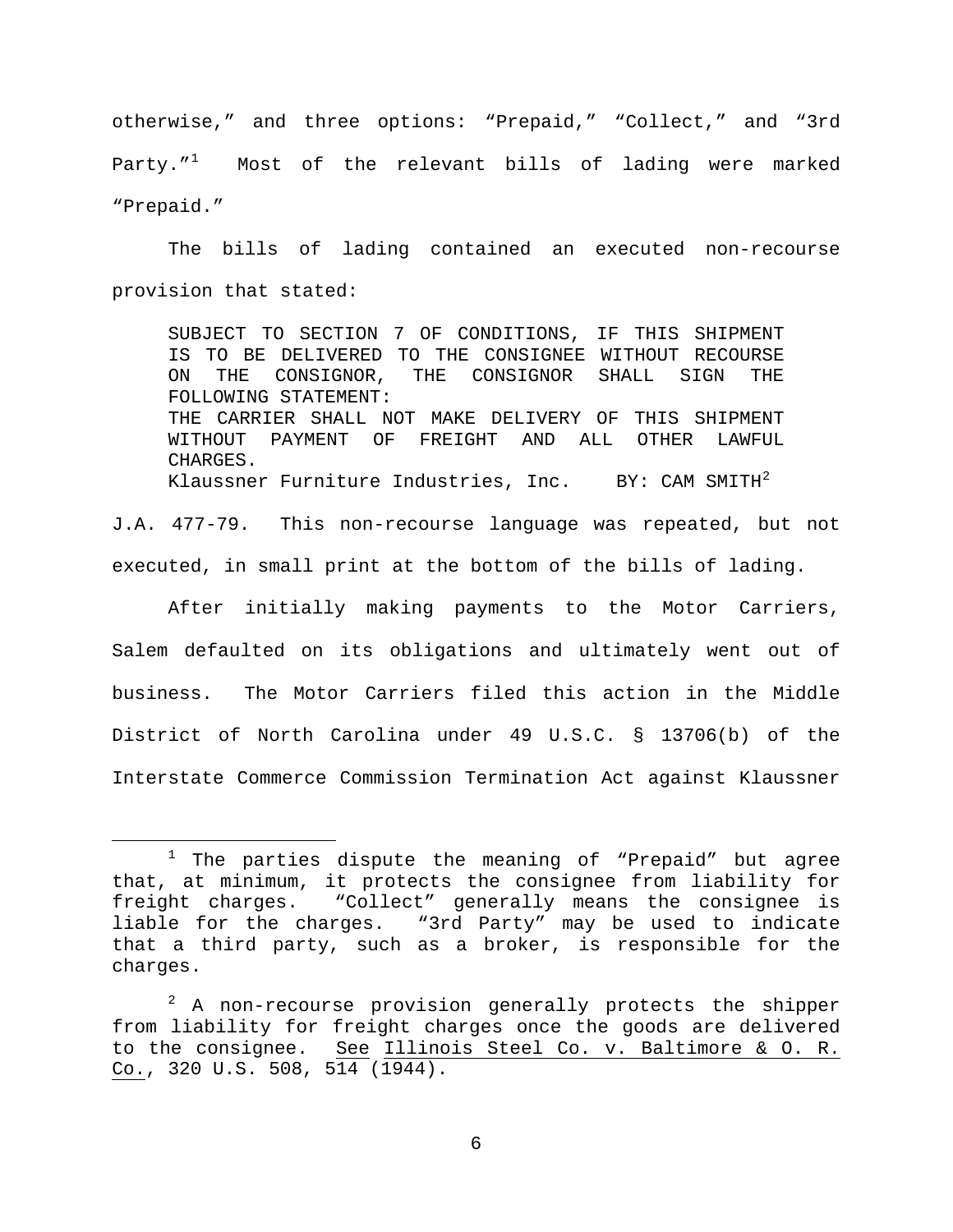and Salem<sup>[3](#page-6-0)</sup> on April 22, 2009 to recover the \$562,326.30 in freight charges Salem had failed to pay. In the alternative, the Motor Carriers sought to recover based on theories of unjust enrichment and equitable estoppel. After discovery, the Motor Carriers and Klaussner filed cross-motions for summary judgment.

B.

At the summary judgment hearing, the Motor Carriers first argued that, as a matter of law, when a bill of lading is designated "Prepaid," the shipper is always liable for the freight charges, even when there is also a non-recourse provision or a third-party broker is involved.<sup>[4](#page-6-1)</sup> Klaussner countered that a "Prepaid" designation on a bill of lading means only that the consignee will not be liable for the freight charges. Klaussner argued that a non-recourse provision protects a shipper from liability for any charges above what it agreed to pay. In this case, Klaussner claimed it fulfilled its contractual obligations by paying Salem.

<span id="page-6-0"></span><sup>&</sup>lt;sup>3</sup> By the summary judgment stage of the litigation, Salem had withdrawn. Salem is not a party to this appeal.

<span id="page-6-1"></span><sup>&</sup>lt;sup>4</sup> The Motor Carriers also claimed the non-recourse provision was unenforceable because the non-recourse language in the footnote rendered it ambiguous. The district court found that because the language in the footnote was not executed, it was irrelevant to its analysis.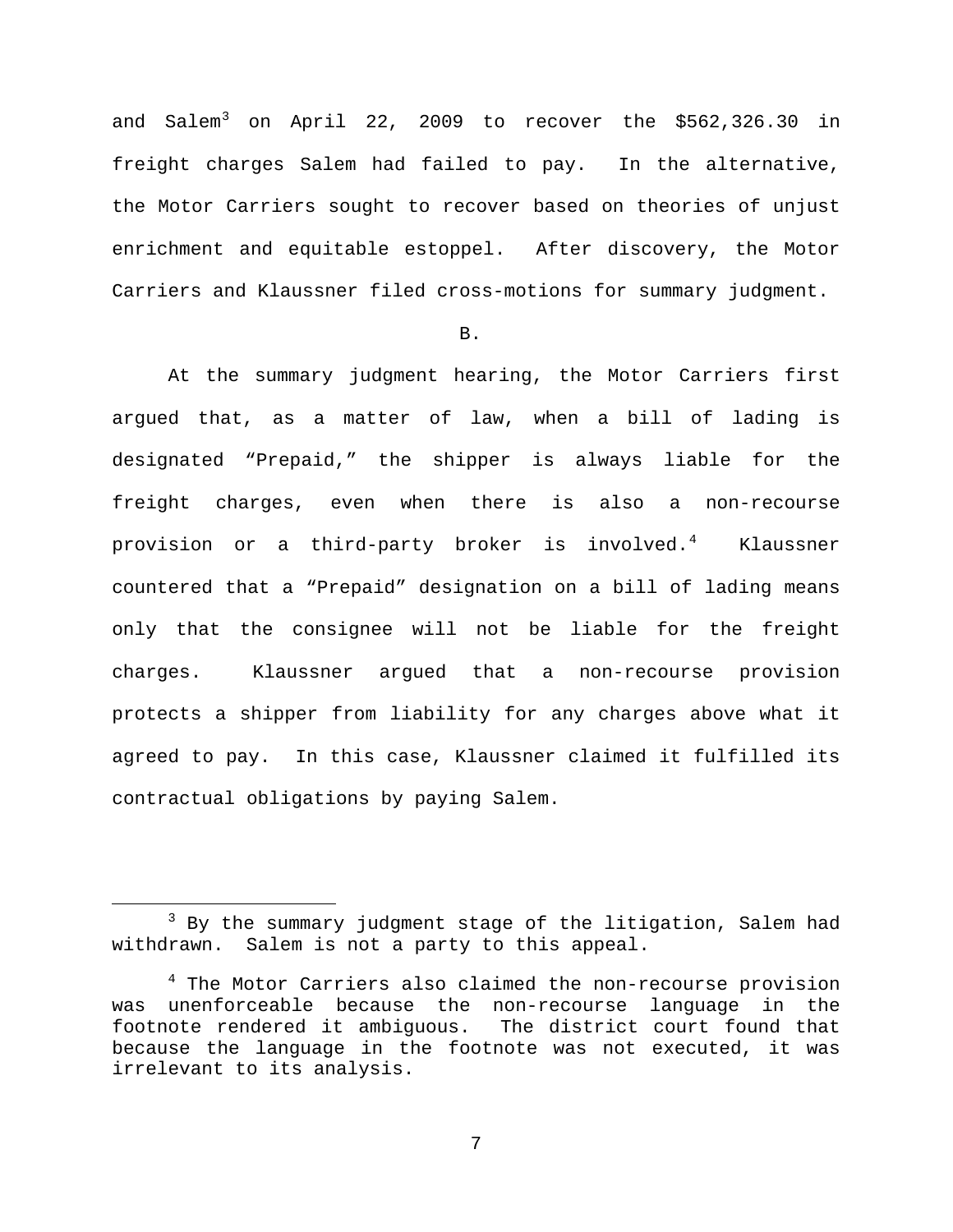The district court granted Klaussner's motion for summary judgment on this issue, finding that the non-recourse provision protected Klaussner from double payment as a matter of law. The district court agreed with Klaussner that under Illinois Steel Co. v. Baltimore & O.R. Co., 320 U.S. 508 (1944), a non-recourse provision continues to protect shippers from any liability beyond its contractual obligations even when a bill of lading is also designated "Prepaid." The district court acknowledged that the designation of "Prepaid" instead of "3rd party" on the bills of lading introduced some doubt as to whether the Motor Carriers should have expected a third-party broker to pay shipping charges. However, the court found that, given Vaughn's verbal explanation of Salem's role and the multiple confirming documents, the Motor Carriers were on notice to expect payment from Salem.

The Motor Carriers also sought to establish Klaussner's liability under actual and apparent agency theories. The district court held, however, that the Motor Carriers' agency arguments failed to create a triable issue of fact. The district court found that the only fact on the record to support the Motor Carriers' actual agency argument was that Vaughn continued to work from the same desk at Klaussner after Salem hired him. Standing alone, this continuity failed to indicate Klaussner "retained the right to control [Salem]." Hylton v.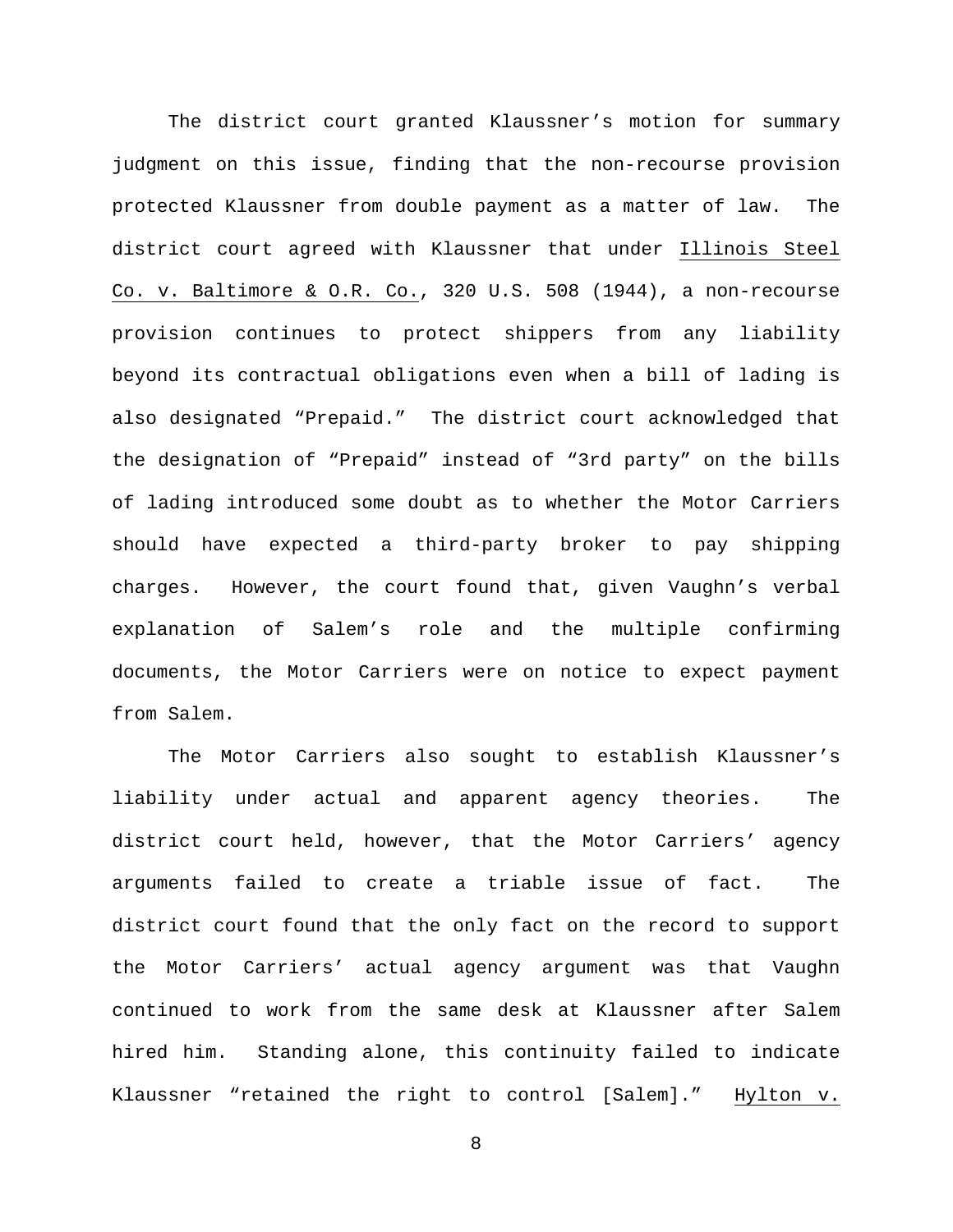Koontz, 532 S.E.2d 252, 257 (N.C. 2000) (internal citations omitted). The district court held that the Motor Carriers' apparent agency argument failed because the documents with the dual logos, upon which the Motor Carriers' argument relied, were insufficient to suggest that Klaussner led the Motor Carriers to reasonably believe Salem was its agent. This appeal followed.

#### II.

# A.

In a somewhat unusual twist, it was Klaussner, the prevailing party below, that argued for the first time on appeal that the district court lacked jurisdiction over this dispute. The timing, of course, does not affect our obligation to assure ourselves of our jurisdiction.

A challenge to a federal court's jurisdiction "'can never be forfeited or waived'" because it concerns our "very power to hear a case." United States v. Beasley, 495 F.3d 142, 147 (4th Cir. 2007) (quoting United States v. Cotton, 535 U.S. 625, 630 (2002)). In fact, we have "an independent obligation to assess [our] subject-matter jurisdiction" in every case, whether or not it is challenged. Constantine v. Rectors & Visitors of George Mason Univ., 411 F.3d 474, 480 (4th Cir. 2005).

The party "seeking to adjudicate a matter in federal court must allege and, when challenged, must demonstrate the federal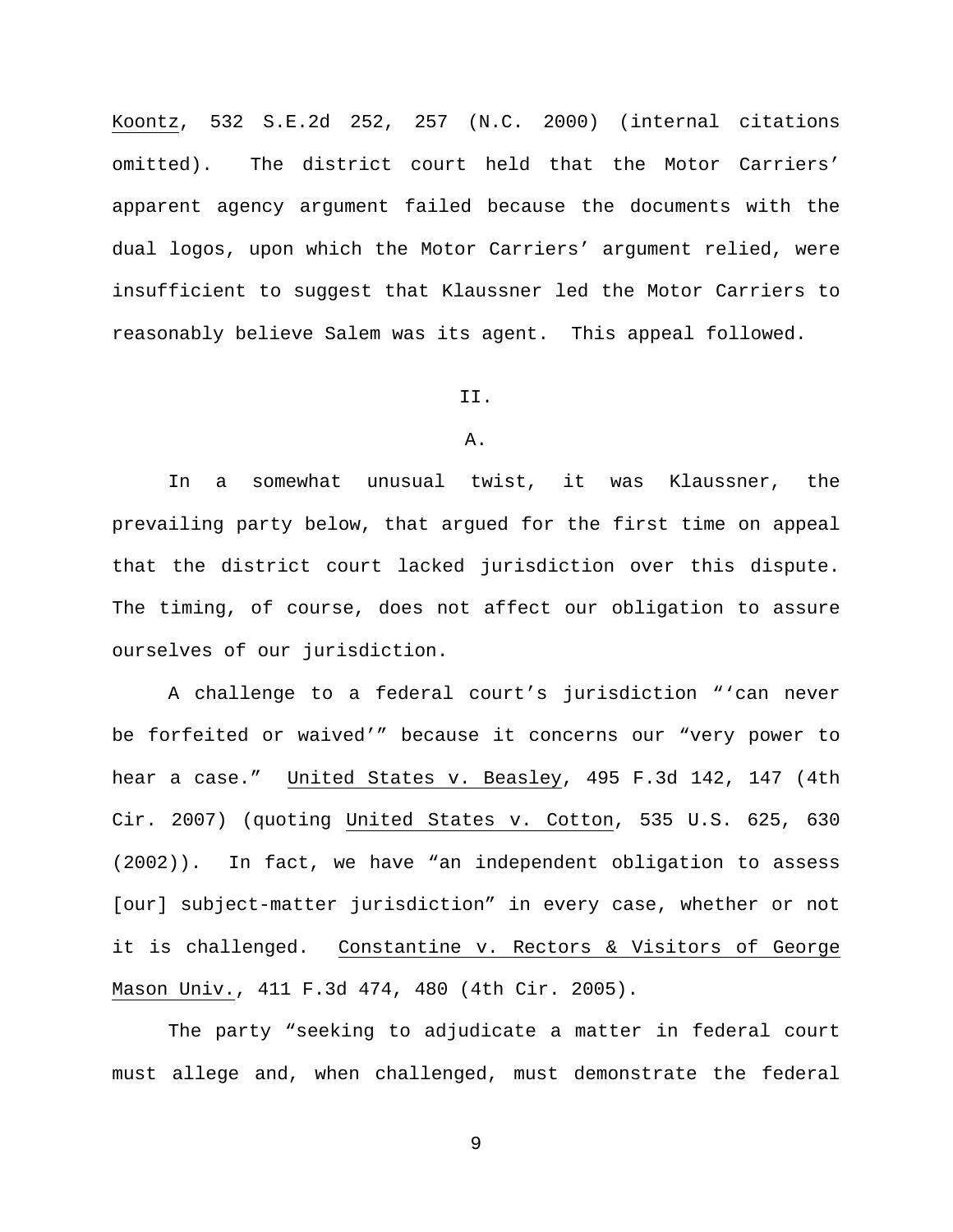court's jurisdiction over the matter." Strawn v. AT&T Mobility LLC, 530 F.3d 293, 296 (4th Cir. 2008). The Motor Carriers first argue that Congress granted federal courts jurisdiction over their claim under the Interstate Commerce Commission Termination Act ("ICCTA"). Alternatively, they contend that the ICCTA preempts their state law breach of contract claim. The Motor Carriers argue, therefore, that we should create a cause of action under federal common law or they will have no forum in which to adjudicate this dispute.

B.

Issues of subject matter jurisdiction are questions of law which we review de novo. Dixon v. Coburg Dairy, Inc., 369 F.3d 811, 815 (4th Cir. 2004) (en banc). Were we to reach the merits, we would review de novo the district court's grant of summary judgment, viewing the facts in the light most favorable to the non-moving party. See LeBlanc v. Cahill, 153 F.3d 134, 148 (4th Cir. 1998). Summary judgment is appropriate only where "there is no genuine issue of material fact and the moving party is entitled to a judgment as a matter of law." Fed. R. Civ. P. 56(a).

#### III.

Our jurisdiction in this case depends upon whether, absent a federal tariff, Congress intended federal courts to adjudicate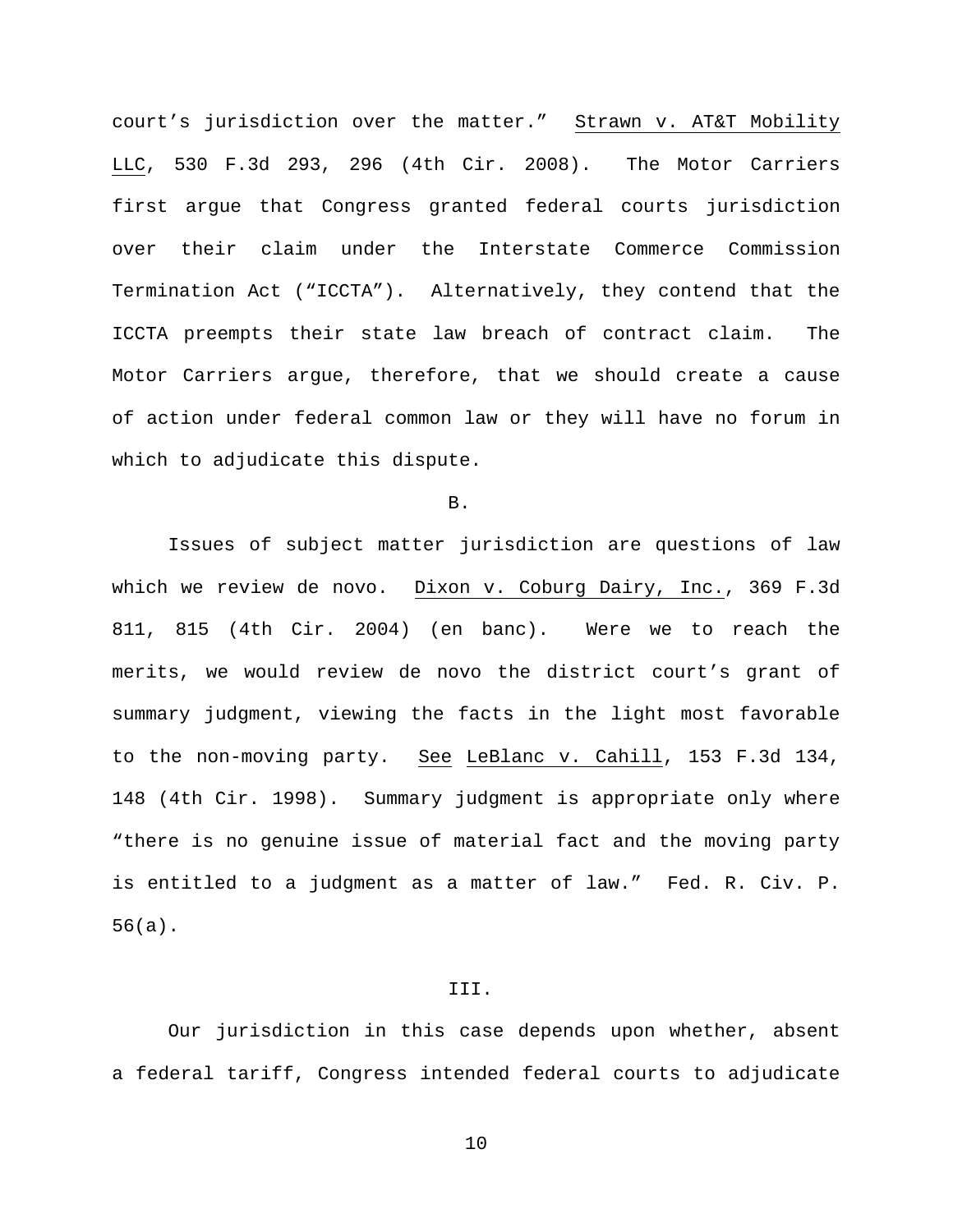motor carriers' claims for unpaid freight charges under the ICCTA. "Within constitutional bounds, Congress decides what cases the federal courts have jurisdiction to consider." Bowles v. Russell, 551 U.S. 205, 212 (2007). As a court of limited jurisdiction, we will guard against reading Congress's grant of authority to the federal courts more broadly than intended. See Kokkonen v. Guardian Life. Ins. Co. of Am., 511 U.S. 375, 377 (1994).

The issues before us have their genesis in the deregulation of the trucking industry Congress effected by passing the ICCTA. Therefore, a brief history of the scope of federal regulation of the trucking industry is useful at the outset.

### A.

In 1935, Congress passed the Motor Carrier Act, which extended to motor carriers the tariff system that banned price competition between railroads under the Interstate Commerce Act ("ICA"). See Munitions Carriers Conference, Inc. v. United States, 137 F.3d 1027, 1028 (D.C. Cir. 1998). Motor carriers were required to file a tariff that included their prices and conditions with the Interstate Commerce Commission. See 49 U.S.C. § 10762(a)(1) (repealed 1995). Motor carriers could charge each shipper only the rate in the filed tariff and could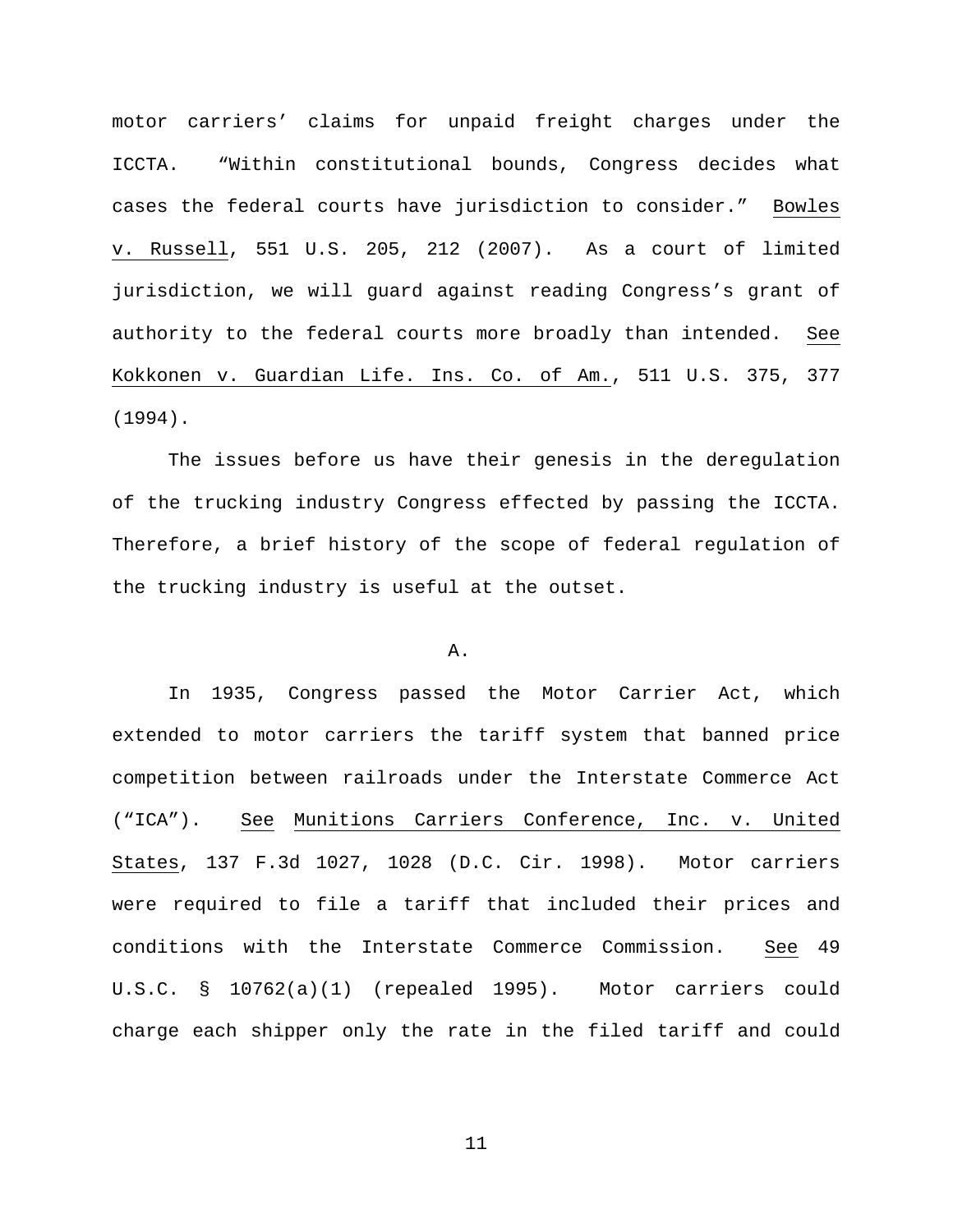not give any shipper "preferential treatment." See 49 U.S.C. §§ 10761(a), 10735(a)(1) (repealed 1995).

In Thurston Motor Lines, Inc. v. Jordan K. Rand, Ltd., 460 U.S. 533 (1983), the Supreme Court affirmed Louisville & Nashville R. v. Rice, 247 U.S. 201 (1918) where it "squarely held that federal-question jurisdiction existed over a suit to recover [unpaid freight charges]." Thurston, 460 U.S. at 555 ("A carrier's claim is, of necessity, predicated on the tariffnot an understanding with the shipper."); see also Illinois Steel v. Baltimore & O. R. Co., 320 U.S. 508, 511 (1944). In these cases, the parties' "'dut[ies] and obligation[s] . . . depend[ed] upon'" the federally filed tariff. Thurston, 460 U.S. at 555 (quoting Louisville, 247 U.S. at 202). Thus, the tariff was the "Act of Congress regulating commerce" under which we had federal question jurisdiction pursuant to 28 U.S.C. § 1337(a).

After motor carriers operated under the tariff-filing regime for sixty years, Congress determined that the trucking industry had become a "mature, highly competitive industry where competition disciplines rates far better than tariff filing and regulatory intervention." S. Rep. No. 104-176, at 10 (1995). Thus, Congress passed the ICCTA because pervasive regulation of the industry had "outlived its usefulness." Id.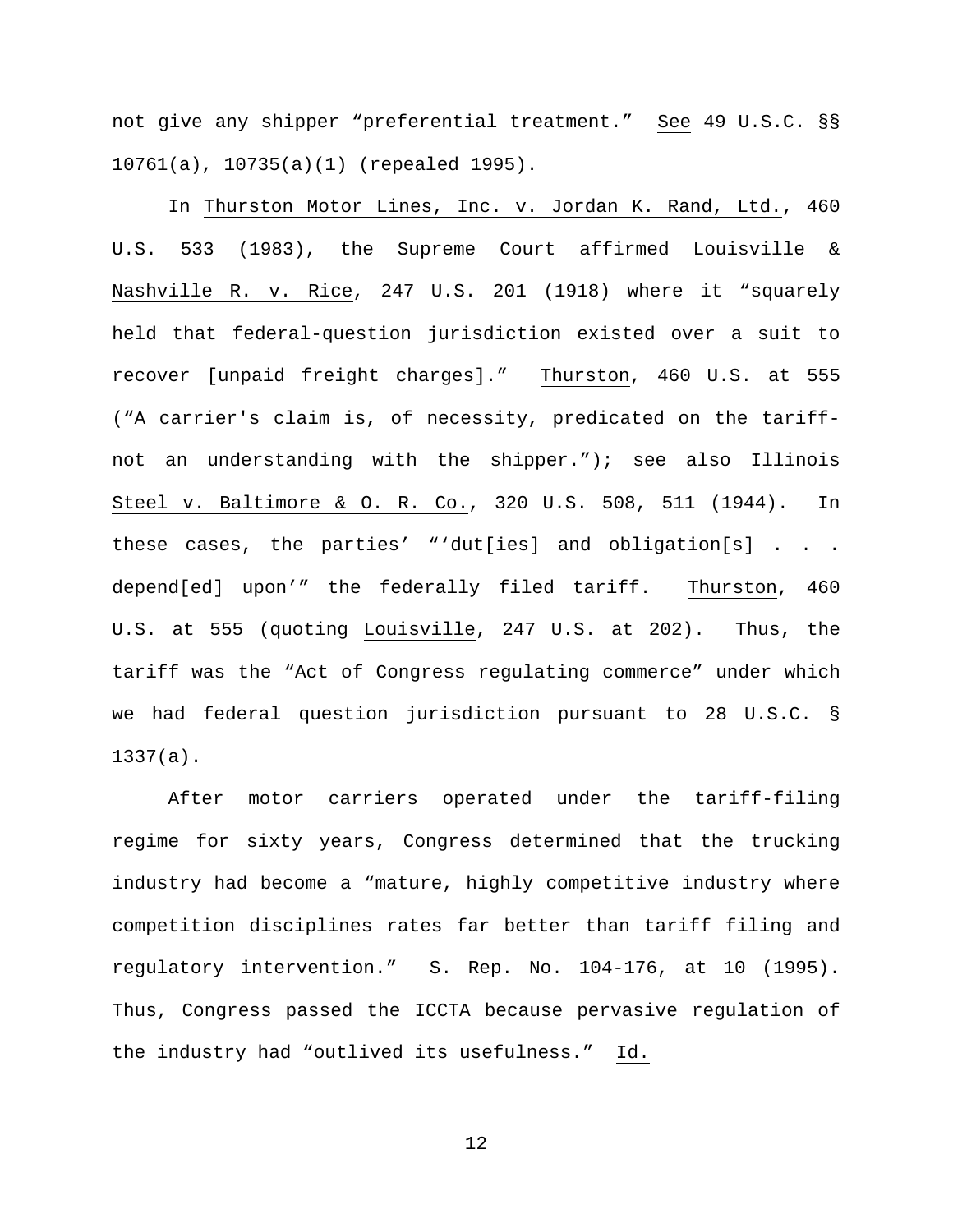When the ICCTA went into effect on January 1, 1996, it repealed price controls for all but two specialized areas of the trucking industry. Motor carriers transporting household goods or engaged in noncontiguous domestic trade<sup>[5](#page-12-0)</sup> remained subject to the tariff-filing requirement. See 49 U.S.C. § 13701(a)(1)(A)-(B). In these two areas, Congress determined that price regulation was still in the public interest. Consumers and small shippers contracting to ship household goods would continue to be shielded from potential abuses. See S. Rep. No. 104-176, at 11. The tariff requirement in the area of noncontiguous domestic trade would facilitate intermodal transport. Id. at 10. All other tariffs on file were automatically voided by the ICCTA. See 49 U.S.C. § 13710(a)(4).

Congress did not, however, abandon all federal regulation of the motor carriers that were freed to engage in price competition. The Surface Transportation Board ("STB") maintained jurisdiction over all motor carriers who transport goods in interstate commerce and between the United States and its territories or a foreign country. 49 U.S.C. § 13501(1)(A)- (E). All motor carriers subject to the STB's jurisdiction must satisfy licensing requirements by meeting safety, employment,

<span id="page-12-0"></span> <sup>5</sup> Noncontiguous domestic trade is transportation "originating in or destined to Alaska, Hawaii, or a territory or possession of the United States." 49 U.S.C. § 13102(17).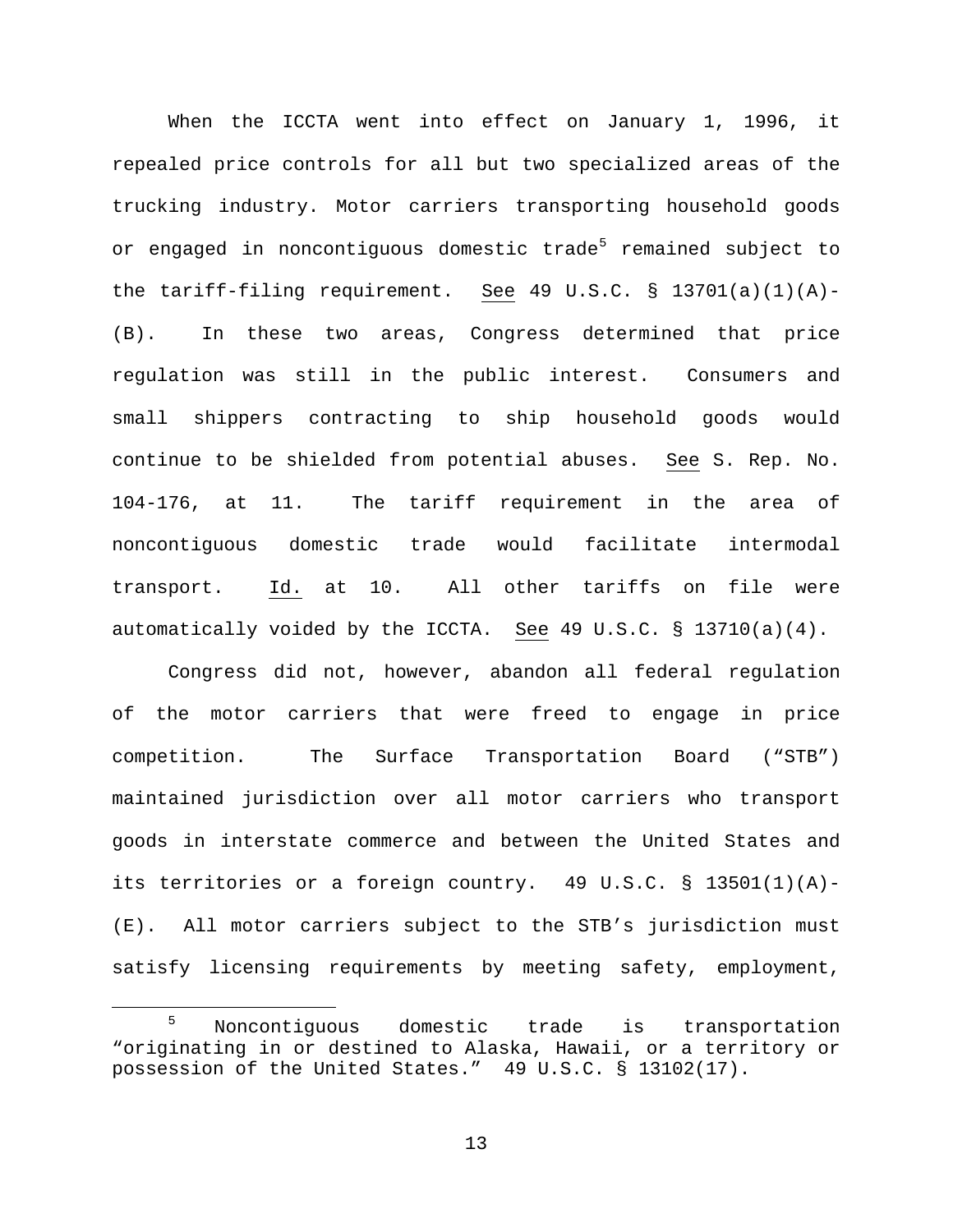and accessibility standards. 49 U.S.C. § 13902(a). Congress's goal in passing the ICCTA was to "strike a good balance" between deregulation and "preserving very important safety and economic regulatory powers . . . to protect shippers against abuses that will not be remedied by competition." 141 Cong. Rec. 32406 (1995); see also S. Rep. No. 104-176, at 9 (1995)

Against this framework, we must determine whether Congress intended to grant federal courts jurisdiction over federally licensed motor carriers' claims for unpaid freight charges when they were not required to file a tariff. We turn now to the question of whether the ICCTA provides such authority.

# B.

We begin by examining 49 U.S.C. § 14101(b), which authorizes federally licensed motor carriers to enter into private contracts with shippers. The Motor Carriers argue that this authorization alone is sufficient to establish our jurisdiction over their claim.

As in any case of statutory interpretation, we begin with an analysis of the statutory language. Chris v. Tenet, 221 F.3d 648, 651-52 (4th Cir. 2000) (citing Landreth Timber Co. v. Landreth, 471 U.S. 681, 685 (1985)). The meaning of a statutory provision is not to be determined in isolation; "we look not only to the particular statutory language, but to the statute as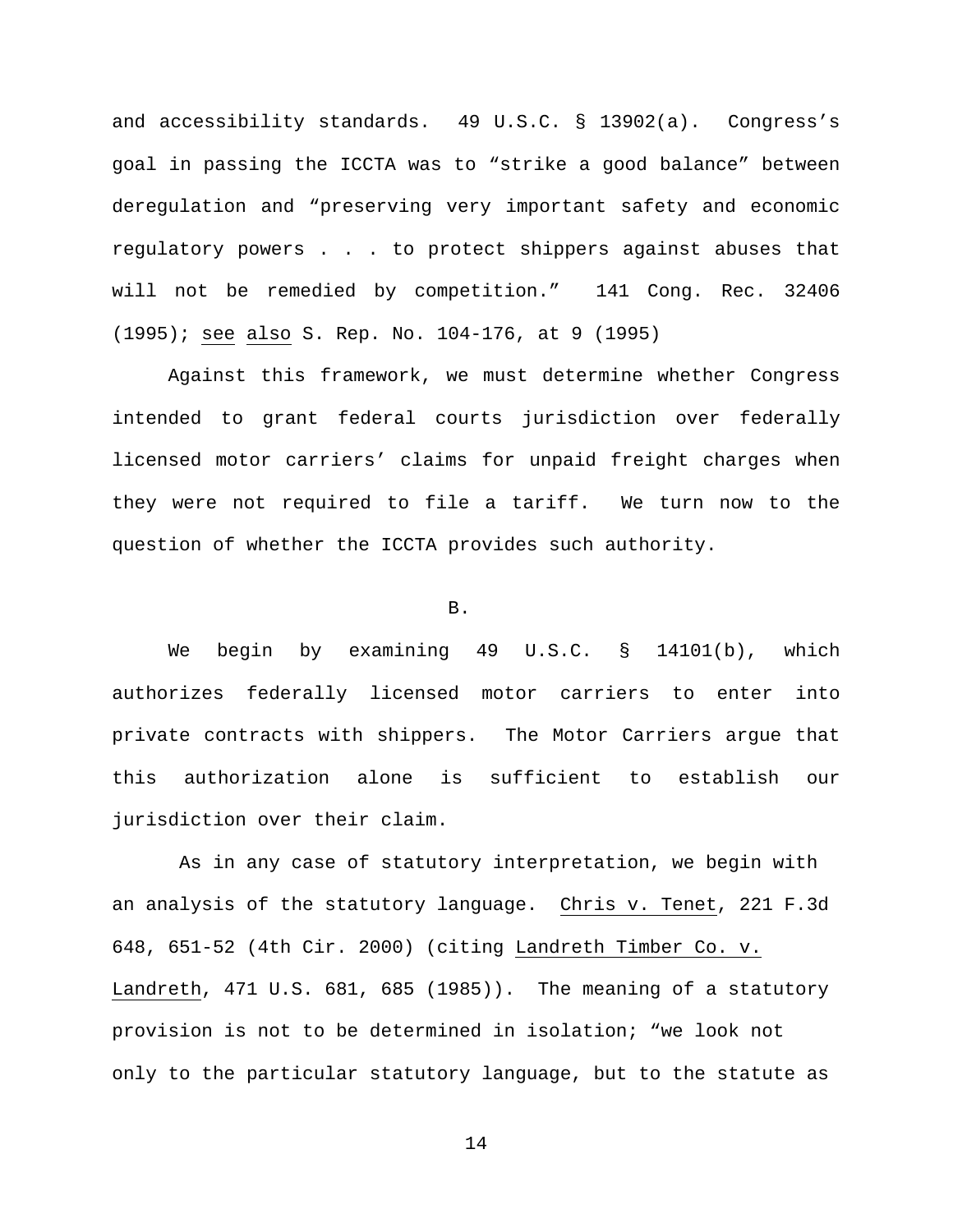a whole and to its object and policy." Crandon v. United States, 494 U.S. 152, 158 (1990) (internal citations omitted).

1.

Section 14101(b)(1) provides:

In general.—A carrier providing transportation or service subject to jurisdiction under chapter 135 may enter into a contract with a shipper, other than for the movement of household goods described in section 13102(10)(A), to provide specified services under specified rates and conditions . . . .

49 U.S.C. § 14101(b)(1).

This section of the ICCTA authorizes motor carriers to privately negotiate their rates with shippers, replacing the prior tariff-filing requirement. In fact, this section authorizes one of the two categories of motor carriers still subject to the tariff-filing requirement, carriers involved in noncontiguous domestic trade, to contract around the federal rate schedule. See 49 U.S.C. § 13702(b). Section 14101(b)(1) only excludes motor carriers transporting household goods.

If a party to a contract authorized by § 14101(b)(1) wants to sue for breach of contract,  $\S$  14101(b)(2) provides:

The exclusive remedy for any alleged breach of a contract entered into under this subsection shall be an action in an appropriate State court or United States district court, unless the parties otherwise agree.

49 U.S.C. § 14101(b)(2).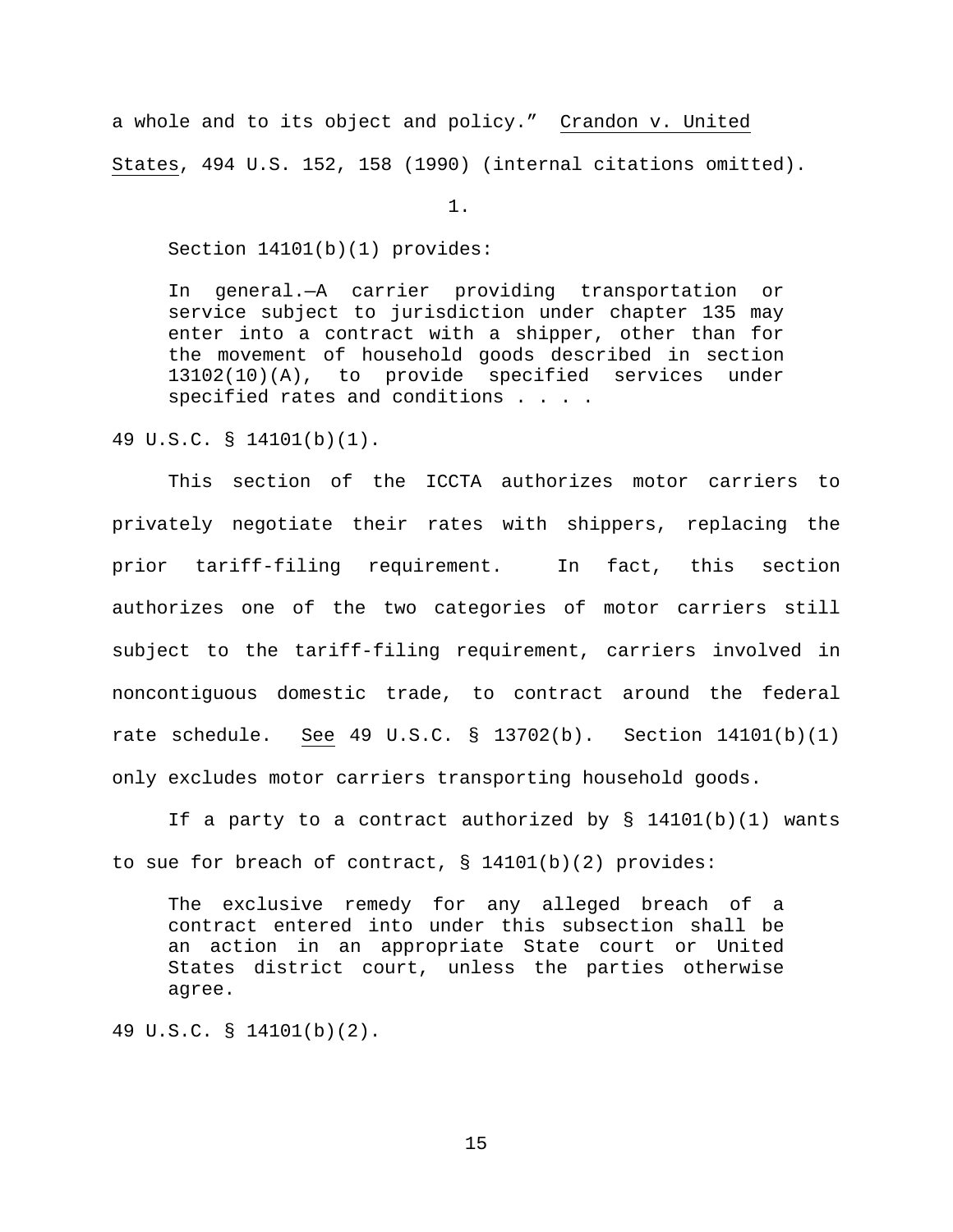The mere fact that Congress authorized motor carriers to privately negotiate rates in § 14101(b)(1) does not imply that Congress intended  $\S$  14101(b)(2) to federalize every resulting breach of contract claim. Section 14101(b)(2) more accurately reflects Congress's goal of reducing federal involvement in motor carriers' private contracts. The fact that the exclusive remedy for breach of contract in § 14101(b)(2) is judicial, rather than administrative, gains significance in contrast to the remedies available to motor carriers operating under a tariff. When their rates are based on a federal tariff, motor carriers can petition the STB for administrative remedies. See 49 U.S.C. § 13702(b)(6). When their rates are based on a private contract, however, the motor carriers can only sue in an "appropriate" court.

Of course, for a federal court to be the "appropriate" forum to adjudicate a dispute, the aggrieved party must establish a basis for our jurisdiction. See United States ex rel. Vuyyuru v. Jadhav, 555 F.3d 337, 347 (4th Cir. 2009); cf. Ruckelshaus v. Sierra Club, 463 U.S. 680, 683 (1983) (defining "appropriate" as "specially suitable: fit, proper"). For example, although not satisfied in this case, the requirements for diversity jurisdiction are likely often met when motor carriers contract with shippers to transport goods given the interstate nature of the trucking industry. See 28 U.S.C. §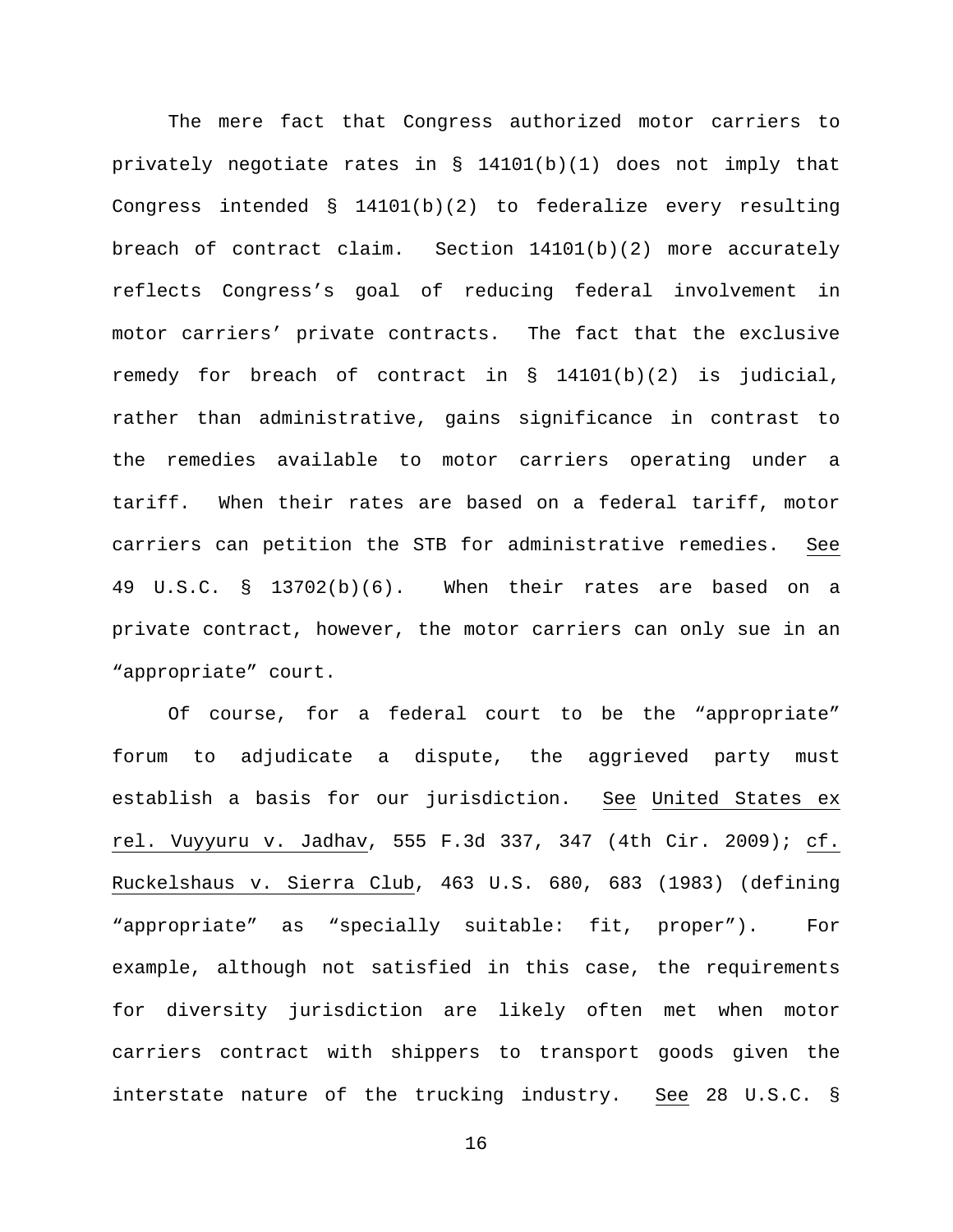1332.<sup>[6](#page-16-0)</sup> The Motor Carriers have established that they are subject to the STB's jurisdiction because they transport goods in interstate commerce. As a result, their contract with Klaussner was authorized by § 14101(b)(1). However, this authorization alone does not provide us with jurisdiction over their breach of contract claim.

# 2.

Comparing § 14706(d) to § 14101(b)(2) also helps to clarify the limited scope of the latter. Section  $14706(a)(1)^7$  $14706(a)(1)^7$  $14706(a)(1)^7$  provides that motor carriers are liable for goods damaged in transit. Section 14706(d) authorizes parties seeking damages against a motor carrier to file suit in "a United States district court or in a State court."  $49 \text{ U.S.C. }$   $\frac{14706(d)(3)}{120(d)(3)}$ . In every case brought under § 14706(a)(1), federal jurisdiction is established because the claimant is enforcing a federal statutory right.

<span id="page-16-0"></span> <sup>6</sup> One of the threshold requirements to establish our jurisdiction under § 1332, complete diversity of citizenship between each plaintiff and each defendant, is not met in this case because Klaussner and all but one of the Motor Carriers are incorporated under North Carolina law. See Exxon Mobil Corp. v. Allapattah Services, Inc., 545 U.S. 546, 553 (2005); see also 28 U.S.C. § 1332(c)(1)(B) ("[A] corporation shall be deemed to be a citizen of every State . . . by which it has been incorporated").

<span id="page-16-1"></span> $7$  The Motor Carriers argue that  $$ 14706(a)(1)$  establishes our jurisdiction over this case. However, this section<br>addresses claims against motor carriers for damages. It does addresses claims against motor carriers for damages. not apply to our case, where motor carriers have filed suit against a shipper to recover freight charges.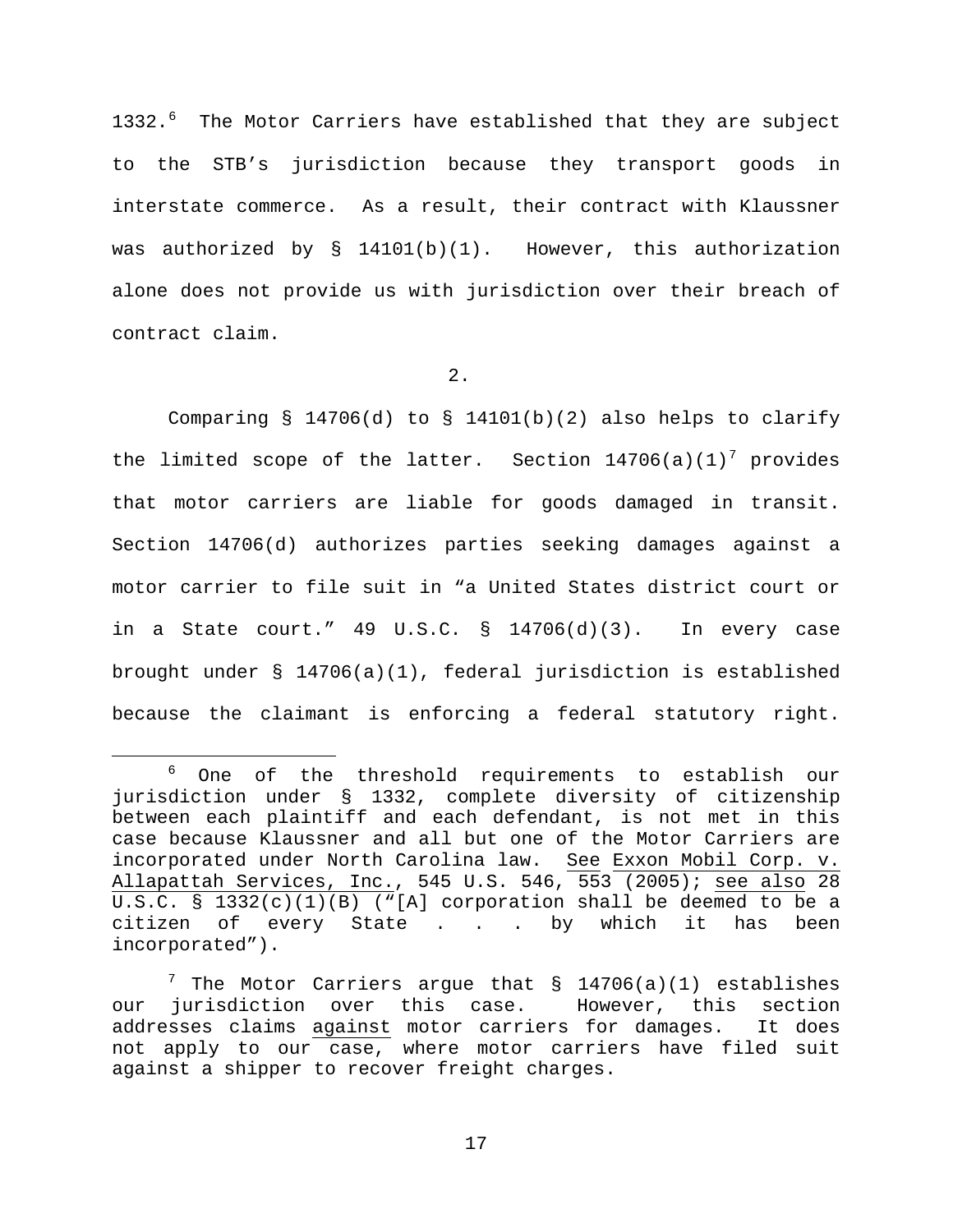Thus, the limiting word "appropriate" does not appear in § 14706(d)(3). Section 14101(b)(1), by contrast, authorizes motor carriers and shippers to enter into private contracts. It does not provide either the motor carrier or the shipper with a federal statutory right to enforce in a routine breach of contract claim. When operating under a private contract authorized by § 14101(b)(2) instead of a federal tariff, therefore, a party must first establish an alternative basis for our jurisdiction before we can adjudicate their dispute. In this case, the Motor Carriers have failed to meet this threshold requirement.

# C.

We now turn to the sections of the ICCTA that directly address motor carriers' billing and collection practices to determine whether our jurisdiction can be established under one of these provisions. See 49 U.S.C. § 13701 et seq. Contrary to the Motor Carriers' arguments on appeal, these sections do not provide motor carriers with a federal cause of action when they sue a shipper for unpaid freight charges under a private contract. We discuss each briefly.

1.

The Motor Carriers first argue that 49 U.S.C.  $\S$  13710(a)(1) is the functional equivalent of the tariff-filing requirement,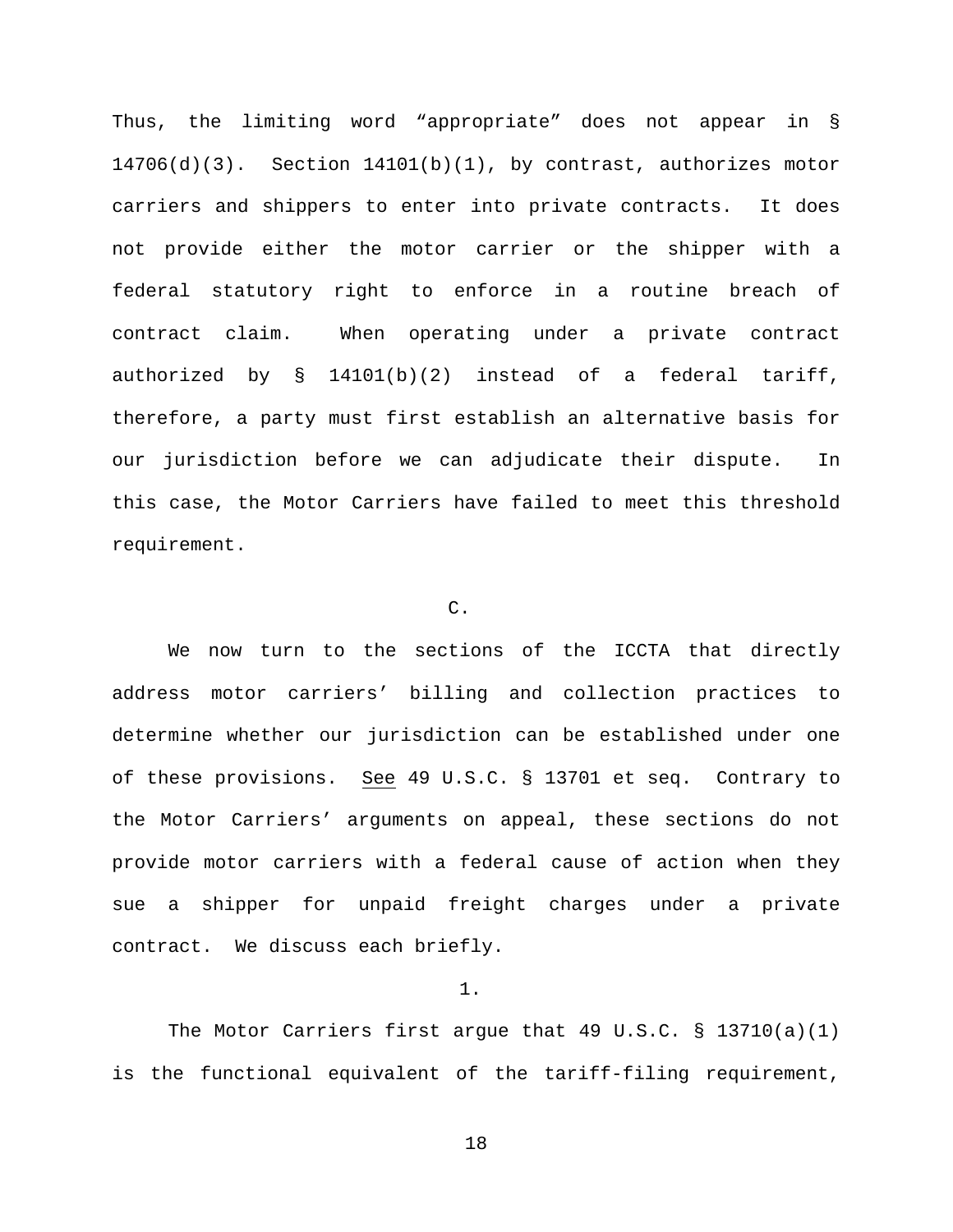and therefore, provides a continuing basis for our jurisdiction. This section requires motor carriers to provide shippers with a written or electronic copy of "the rate, classification, rules, and practices, upon which any rate applicable to its shipment or agreed to between [the parties] is based." 49 U.S.C. § 13710(a)(1). When motor carriers' rates are based on a private contracting process, it is unclear how this provision would apply. Even if it did, this section is a disclosure requirement, and does not impose any obligations regarding the rates actually charged. It is not, therefore, the equivalent of a tariff requirement, and does not provide a basis for our jurisdiction in this case.

# 2.

The Motor Carriers next argue that their claim arises under § 13706, which defines consignee liability for the payment of freight rates. 49 U.S.C. § 13706(a)-(b). While this section does not expressly state that its application is limited to cases where a federal tariff is filed, Chapter 137's other provisions addressing motor carriers' rates only apply when there is a federal tariff. See, e.g., 49 U.S.C. § 13702; 49 U.S.C. § 13704. Further, the regulations governing motor carriers' collection of rates issued pursuant to chapter 137 are expressly limited to cases where a federal tariff is filed. See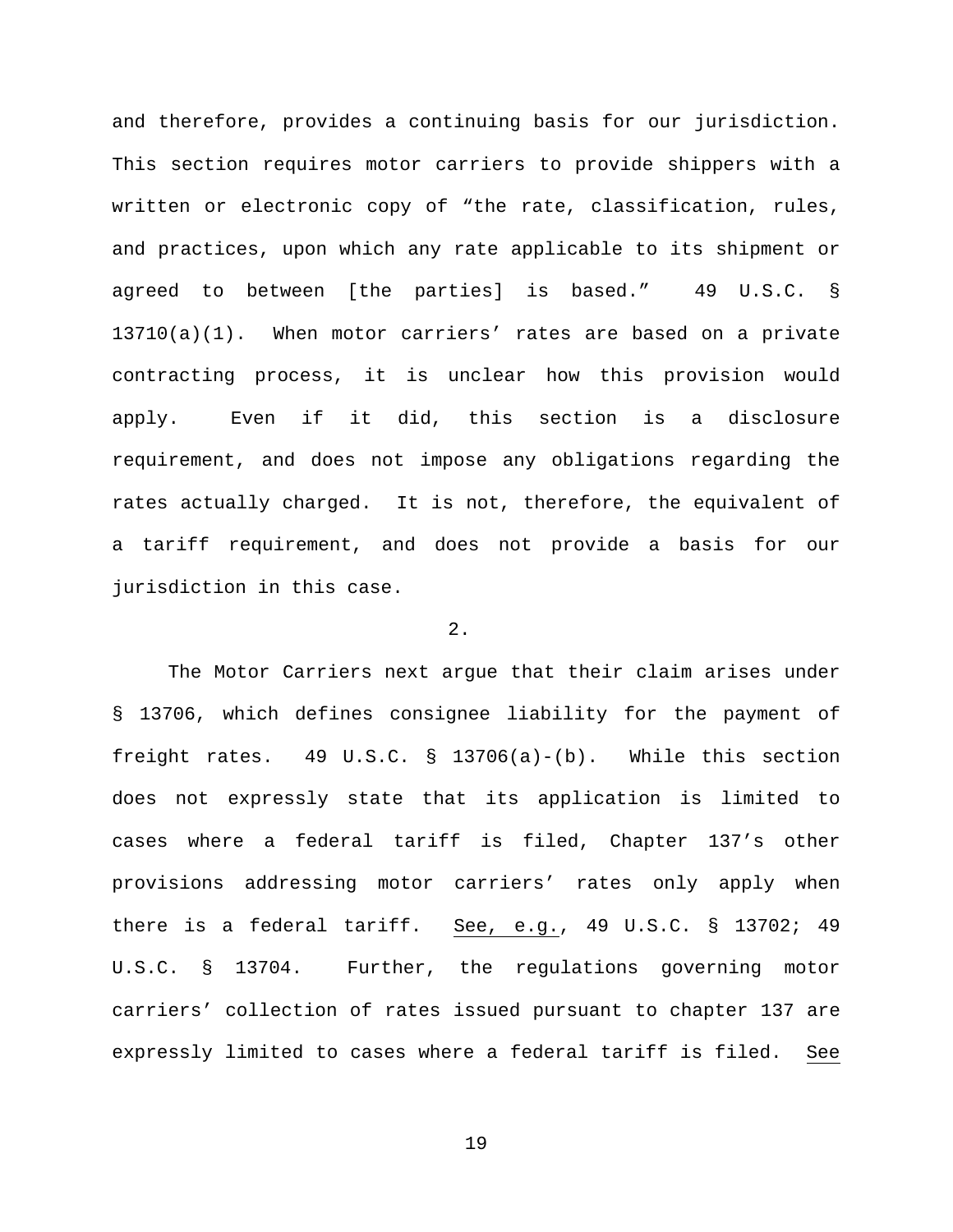49 C.F.R. § 377.101; 49 C.F.R. § 377.203(a)(2).[8](#page-19-0) Even if § 13706 could apply in the absence of a federal tariff, this section does not apply to our facts. In this case, the Motor Carriers seek to recover from a shipper, or consignor, not a consignee. In sum, absent a federal tariff, the statutory requirements regarding the rates and collection practices of motor carriers in Chapter 137 are not implicated when a motor carrier files suit against a shipper to recover freight charges.

3.

This conclusion also negates the Motor Carriers' final argument for jurisdiction under the ICCTA. The Motor Carriers argue that the eighteen-month statute of limitations period that governs motor carriers' claims for unpaid freight charges under the ICCTA, 49 U.S.C. § 14705(a), establishes our jurisdiction over their claim. The Motor Carriers' argument puts the cart before the horse. For § 14705(a) to apply, motor carriers must first establish that their claim arises under the ICCTA. A statute of limitations period is not an independent grant of

<span id="page-19-0"></span> $8$  The Motor Carriers cite these regulations to support their argument for our jurisdiction in this case. Given their inapplicability in the absence of a federal tariff, this We note briefly that the Motor Carriers also cite to the regulations issued pursuant to Chapter 138 of the ICCTA. These regulations apply only when a party files suit against a motor carrier, and therefore are not implicated by our facts. See 49 C.F.R. § 378.1.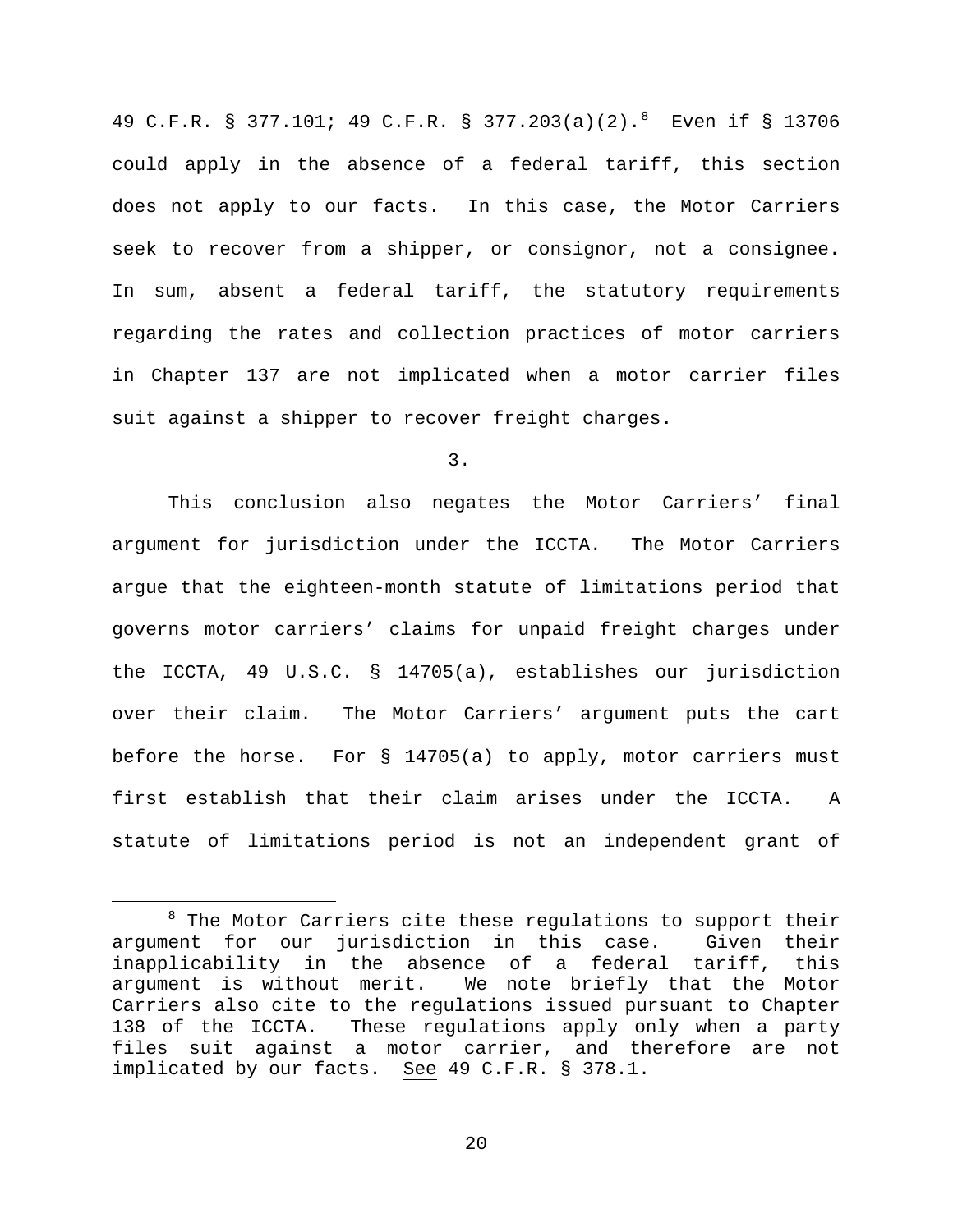jurisdiction. In this case, we have not found, and the Motor Carriers have not alleged, a cause of action arising under the ICCTA. Accordingly, we do not have jurisdiction under the ICCTA to decide this case.

### IV.

In the alternative, the Motor Carriers argue that their state law breach of contract claim is preempted by  $\S$  14501(c)(1) of the ICCTA. The Motor Carriers urge us, therefore, to create a cause of action under federal common law to establish our jurisdiction and provide a forum for their claim against Klaussner. In any preemption analysis, "the purpose of Congress is the ultimate touchstone." Wyeth v. Levin, 555 U.S. 555, 565 (2009) (internal citations and quotations omitted). We begin with the words of the statute which "necessarily contain[] the best evidence of Congress' pre-emptive intent." CSX Transp., Inc. v. Easterwood, 507 U.S. 658, 664 (1993). When a statute includes an express preemption clause, its presence generally "'implies that matters beyond that reach are not pre-empted.'" Washington Gas Light Co. v. Prince George's Cnty. Council, 711 F.3d 412, 420 (4th Cir. 2012) (quoting Cipollone v. Liggett Group Inc., 505 U.S. 504, 517 (1992)). Further, "[f]ederalism concerns strongly counsel against imputing to Congress an intent to displace a whole panoply of state law . . . absent some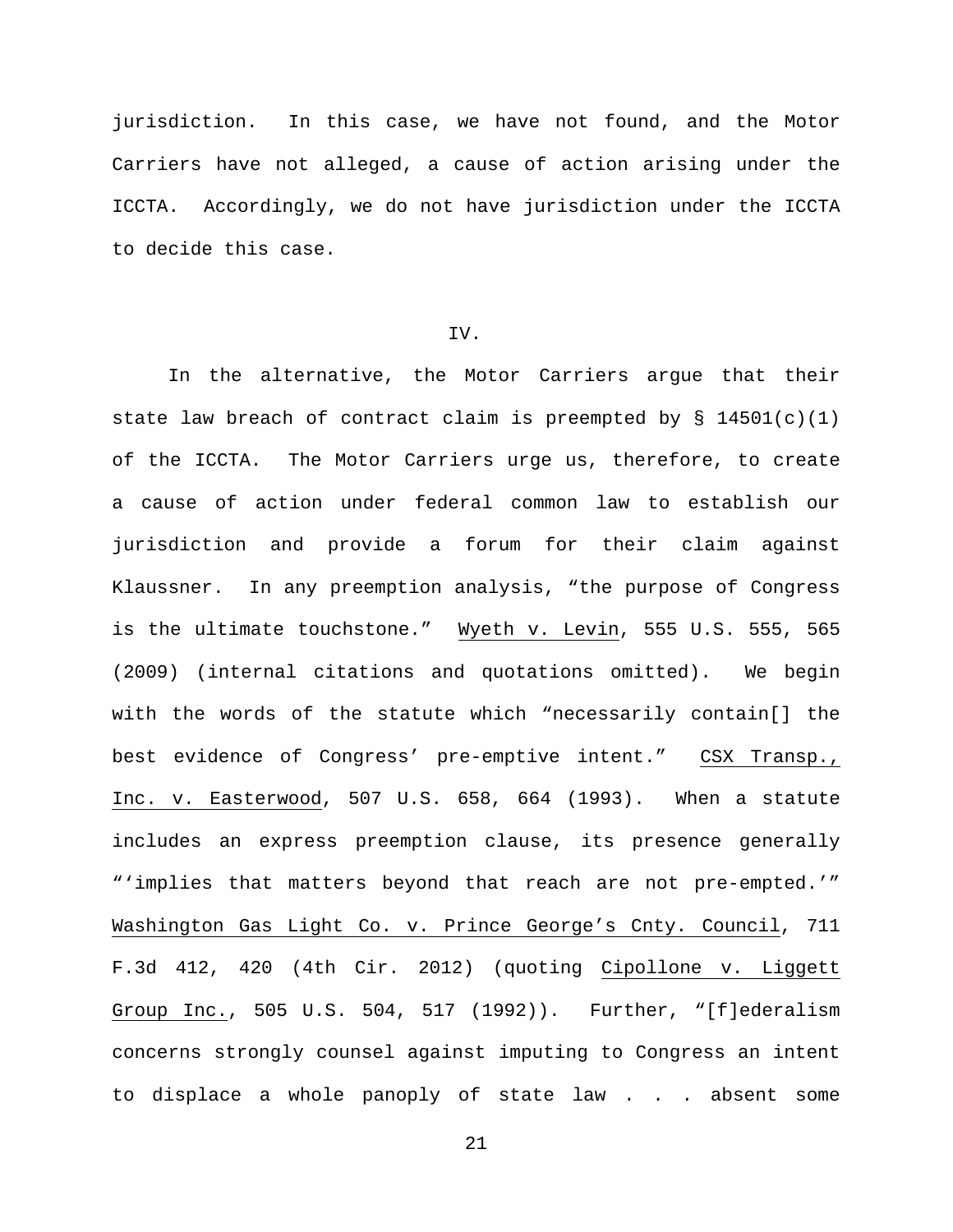clearly expressed direction." Custer v. Sweeney, 89 F.3d 1156, 1167 (4th Cir. 1996) (internal quotation omitted).

Section  $14501(c)(1)$  of the ICCTA preempts any state law or regulation "related to a price, route, or service of any motor carrier . . . ". 49 U.S.C.  $\S$  14501(c)(1). The Motor Carriers contend that the North Carolina common law that would decide this dispute in state court qualifies as "state law" under § 14501(c). The Motor Carriers argue, therefore, that the ICCTA preempts their claim because its outcome will affect their prices. In other words, in their view, Congress intended the phrase "related to" in  $\S$  14101(c)(2) to displace all state contract law that would impact motor carriers' prices. We are constrained to disagree.

Congress borrowed the preemption language in  $\S$  14501(c)(1) from the Airline Deregulation Act of 1978 ("ADA"). Compare 49 U.S.C. § 41713(b)(1) with 49 U.S.C. § 14501(1). Prior to the ICCTA's enactment, the Supreme Court broadly defined the phrase "related to" in the ADA to preempt all claims having "a connection with, or reference to" airline prices, routes, or services. Morales v. Trans World Airlines Inc., 504 U.S. 374, 384 (1992). Congress was "fully aware of [the] Court's interpretation of that language" in Morales when it opted to include identical language in the ICCTA, and intended to provide the same protections against state regulation to motor carriers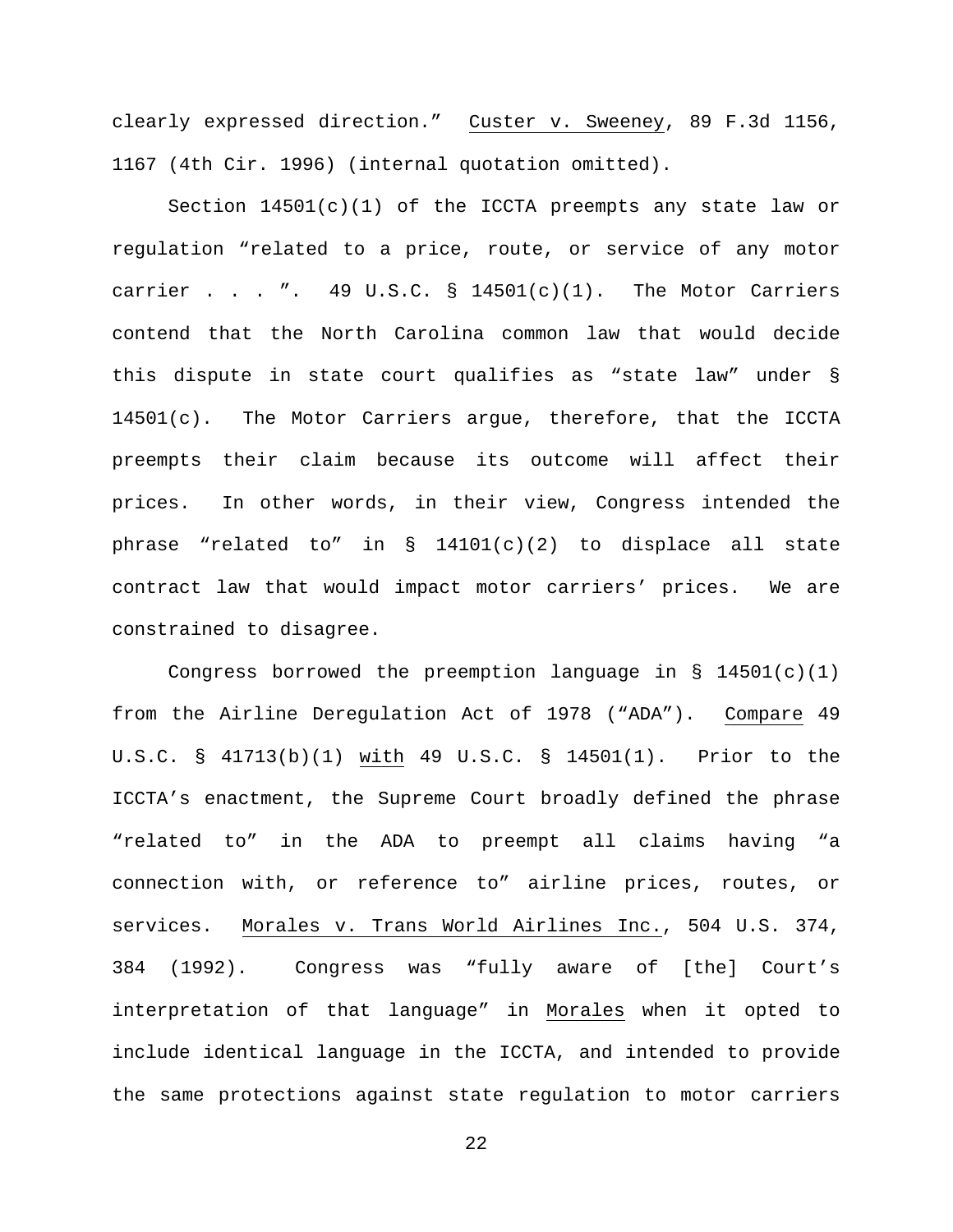as were provided to airlines in the ADA. See Rowe v. New Hampshire Motor Transport Ass'n, 552 U.S. 364, 370 (2008) (citing and quoting legislative history).

The broad preemptive scope of the phrase "related to," however, is not without limits. The Morales Court noted that "'[s]ome state actions may affect [airline fares] in too tenuous, remote, or peripheral a manner' to have pre-emptive effect." 504 U.S. at 390 (quoting Shaw v. Delta Air Lines, Inc., 463 U.S. 85, 100 n.21 (1983)). In American Airlines, Inc. v. Wolens, 513 U.S. 219 (1995), for example, the Supreme Court recognized an exception to preemption for routine breach of contract claims against airlines. American Airlines argued that a series of class actions filed in state court by participants in its frequent flyer program for breach of contract were preempted by the ADA. Id. at 230. The Court determined it was "[not] plausible that Congress meant to channel into federal courts the business of resolving, pursuant to judicially fashioned federal common law, the range of contract claims relating to airline rates, routes, or services." Id. at 232. The Court noted that no state regulation of airlines was at issue, and that American had voluntarily entered into the frequent-flyer contracts with consumers. Id. at 229. Most importantly, the outcome of the case depended on an interpretation of the contract's terms, not on an interpretation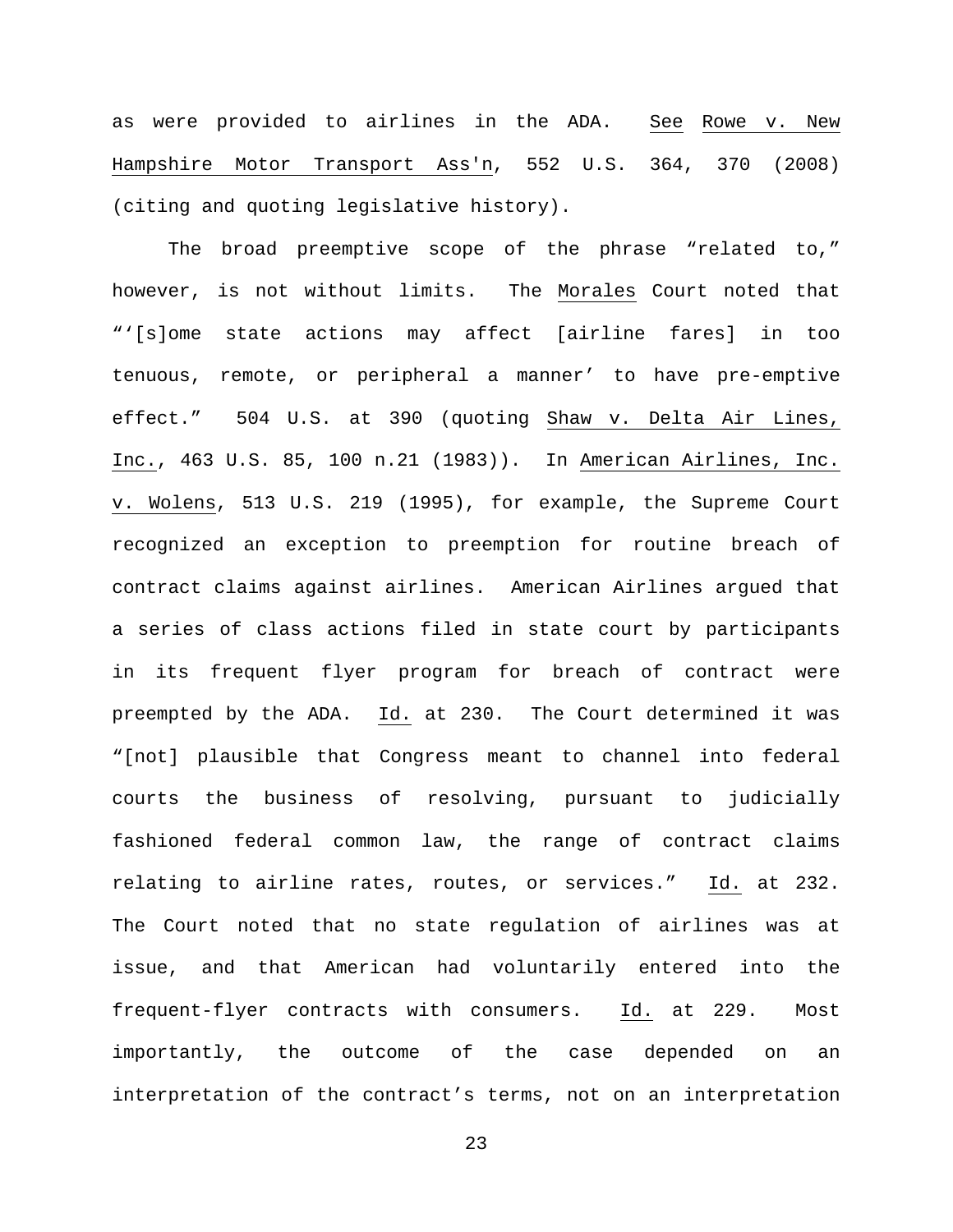of any federal law or regulation. Id. at 229-31 ("A remedy confined to a contract's terms simply holds parties to their agreements."). Therefore, the plaintiffs could pursue their claims against American in state court.

In this case, as in Wolens, resolution of the dispute between the Motor Carriers and Klaussner depends upon the court's interpretation of the parties' contract. The outcome of the case turns on the meaning of the "Prepaid" designation and non-recourse provision in their bills of lading. No state law or regulation governing the Motor Carriers' prices, routes, or services is implicated. As analyzed above, no federal statute or regulation need be interpreted. The Motor Carriers' claim against Klaussner is a routine breach of contract case that is not preempted by  $\S$  14501(c)(1). Furthermore because, similarly to the ADA, the ICCTA "contains no hint" that Congress intended federal courts to adjudicate this category of contract disputes based on federal common law, we decline to do so in this case. Wolens, 513 U.S. at 232.

V.

Because we conclude that we do not have jurisdiction to adjudicate this appeal, we "do not and cannot express any opinion regarding the appeal's merits." United States v. Myers, 593 F.3d 338, 340 n.1 (4th Cir. 2010) (citing Constantine, 411